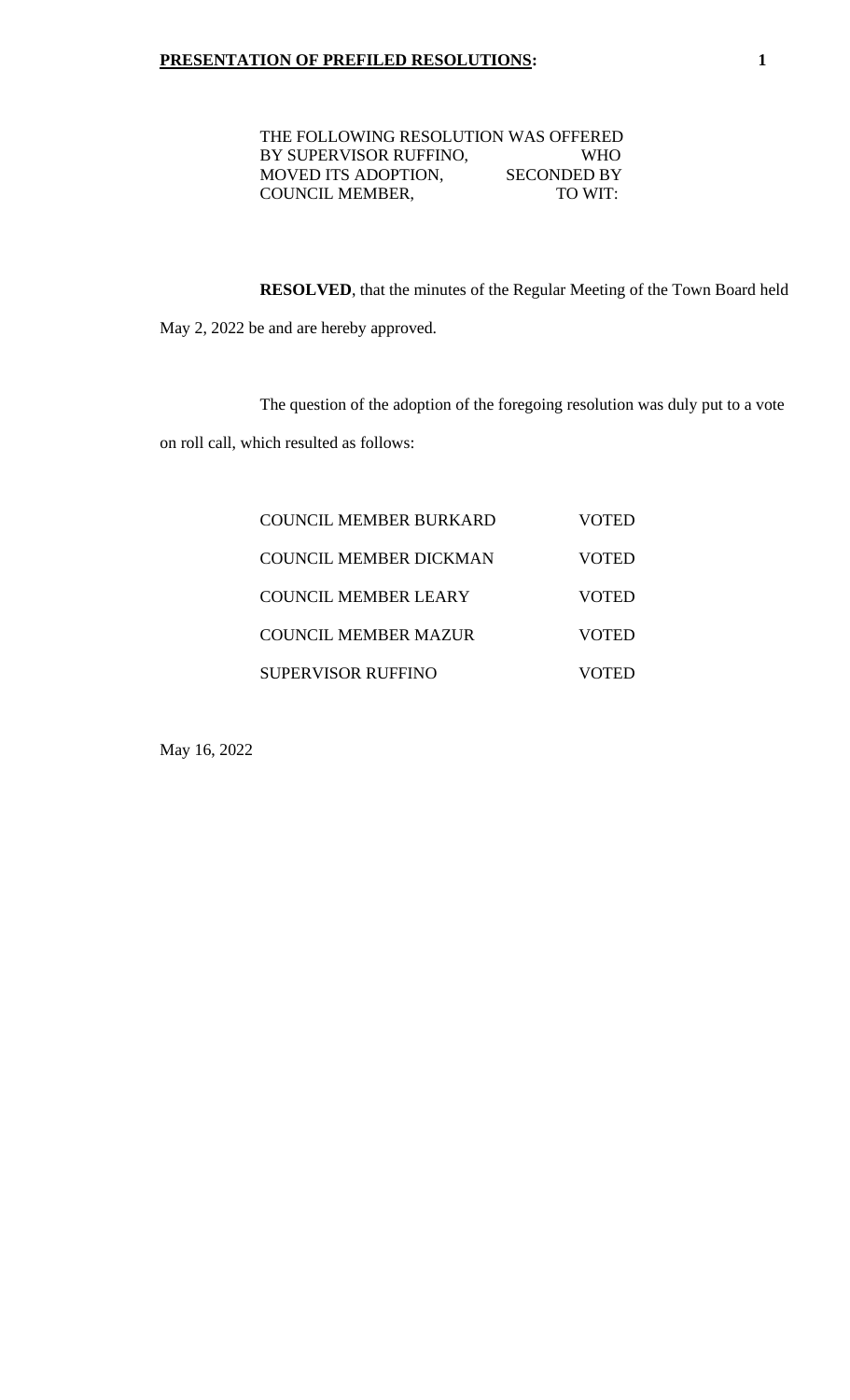#### THE FOLLOWING RESOLUTION WAS OFFERED **2** BY SUPERVISOR RUFFINO, WHO MOVED ITS ADOPTION, SECONDED BY COUNCIL MEMBER, TO WIT:

**RESOLVED,** that the following Audited Claims be and are hereby ordered paid from their respective accounts as per abstract to be filed in the Office of the Town Clerk by the Assistant to the Supervisor, to wit:

Check Run #05162022

Total amount hereby authorized to be paid: \$807,658.89

The question of the foregoing resolution was duly put to a vote on roll call which resulted as follows:

| COUNCIL MEMBER BURKARD    | VOTED |
|---------------------------|-------|
| COUNCIL MEMBER DICKMAN    | VOTED |
| COUNCIL MEMBER LEARY      | VOTED |
| COUNCIL MEMBER MAZUR      | VOTED |
| <b>SUPERVISOR RUFFINO</b> |       |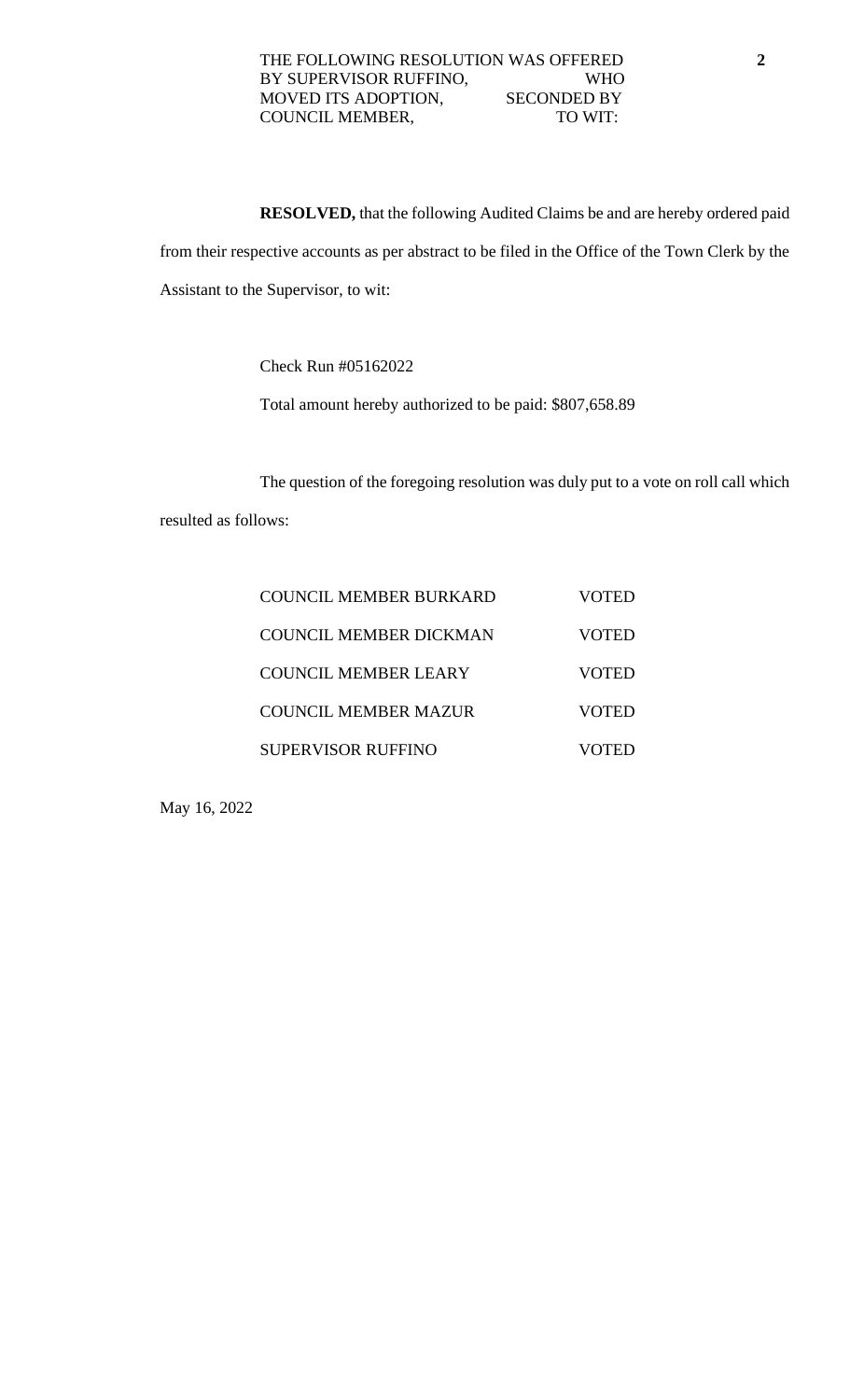#### THE FOLLOWING RESOLUTION WAS OFFERED **3** BY COUNCIL MEMBER MAZUR WHO MOVED ITS ADOPTION, SECONDED BY COUNCIL MEMBER TO WIT:

**RESOLVED** that the following Building Permit applications be and are hereby reaffirmed: **CODES: (SW)** = Sidewalks as required by Chapter 310 of the Code of the Town of Lancaster are waived for this permit. **(CSW)** = Conditional sidewalk waiver **(V/L)** = Village of Lancaster **NEW PERMITS:** Pmt # SW Applicant Name Address STRUCTURE Village Crown Castle USA Inc. 0 S Penora St Cell Tower - Alteration Besroi Construction 48 Park Blvd Re-Roof (V/L) Besroi Construction 39 Sawgrass Ln Re-Roof 33916 Besroi Construction 202 Aurora St Re-Roof (V/L) 33918 Besroi construction 33 Camner Ave Re-Roof (V/L) 33919 Besroi Construction 24 Sawyer Ave Re-Roof (V/L) Besroi Construction 31 Park Blvd Re-Roof (V/L) Besroi Construction 49 Summerfield Dr Re-Roof Amish Villa 69 Williamsburg Ln Er. Shed Wise Carpentry LLC 4 Valley Overlook Dr Er. Deck 34069 Anna Messinger 60 Trentwood Trl N Er. Fence Alicia Bishop 4 Clermont Ct Er. Shed Daniel Speyer 20 Tranquility Trl Er. Shed Dennis Komrek 11 Bridgewater Ct Er. Porch/Porch Cover JLB Installations 13 Ryan St Er. Pool-In Grnd Frank Minisci 78 Stony Brook Dr Er. Shed Gabrielle's Bakery 19 W Main St Er. Sign – Wall (V/L) Carol Burr 44 Grant St Er. Fence (V/L) Scott Nicastro 5 Park Walk Er. Pool-Abv Grnd Zenner & Ritter Co. Inc. 549 Lake Ave Inst. Generator Zenner & Ritter Co. Inc. 22 Hampton Ct Inst. Generator Scott Richthammer 45 Apple Blossom Blvd Er. Fence Marksmen Fence Inc. 45 Kelly Ct Er. Fence (V/L) JD Brick Fencing 22 Squirrel Run Er. Fence Thomas Chojnacki 96 Erie St Er. Res. Add. (V/L) Arthur Hauret 8 Summerfield Dr Er. Fence 34091 AVA Roofing & Siding Inc. 14 Beatrix Cir Re-Roof Neth & Son Inc. 8 Walnut Creek Trl Re-Roof Buffalo Roofing Co. LLC 49 Hillside Pky Re-Roof Osinski Plumbing Inc. 29 Quincy Ave Inst. Res. Plumbing (V/L) F&D Construction Inc. 33 Pear Tree Ln Er. Porch/Porch Cover Ryan Vandersluis 67 Michaels Walk Er. Fence Frank Minisci 78 Stony Brook Dr Er. Fence Thomas Lonzi 17 Iroquois Ave Dumpster - Temp. (V/L) Telco Constuction Inc. 12 Colonial Ave Dem. Garage (V/L) Homes Unlimited 18 Sugarbush Ln Er. Res. Add. Sathya Sivakumar 65 Harvey Dr Er. Fence V/L) Besroi Construction 176 Peppermint Rd Re-Roof Holly Lynch 89 Wilma Dr Er. Pool-Abv Grnd (V/L) Besroi Construction 63 Gale Dr Re-Roof Swimco Manufacturing Inc. 42 Wainwright Ct Er. Pool-In Grnd Riverside Door & Window Inc. 1848 Como Park Blvd Re-Roof (V/L) ABC Hardare & Rental Inc. 721 Pleasant View Dr Inst. Generator Craig Harris 120 Court St Er. Fence (V/L) LeRoy Jackson 30 Christen Ct Er. Pool-Abv Grnd (V/L) Lawrence Colucci 83 Heritage Dr Er. Fence 34111 Philip Gonser 6 Pear Tree Ln Er. Fence George Johnson 277 Ransom Rd Er. Res. Alt. Decks Unlimited Conatruction 24 Northfield Ln Er. Fence Decks Unlimited Construction 26 Northfield Ln Er. Fence James Poulos 62 Trentwood Trl N Er. Fence Kevin Krauss 146 S Irwinwood Rd Dumpster - Temp. (V/L)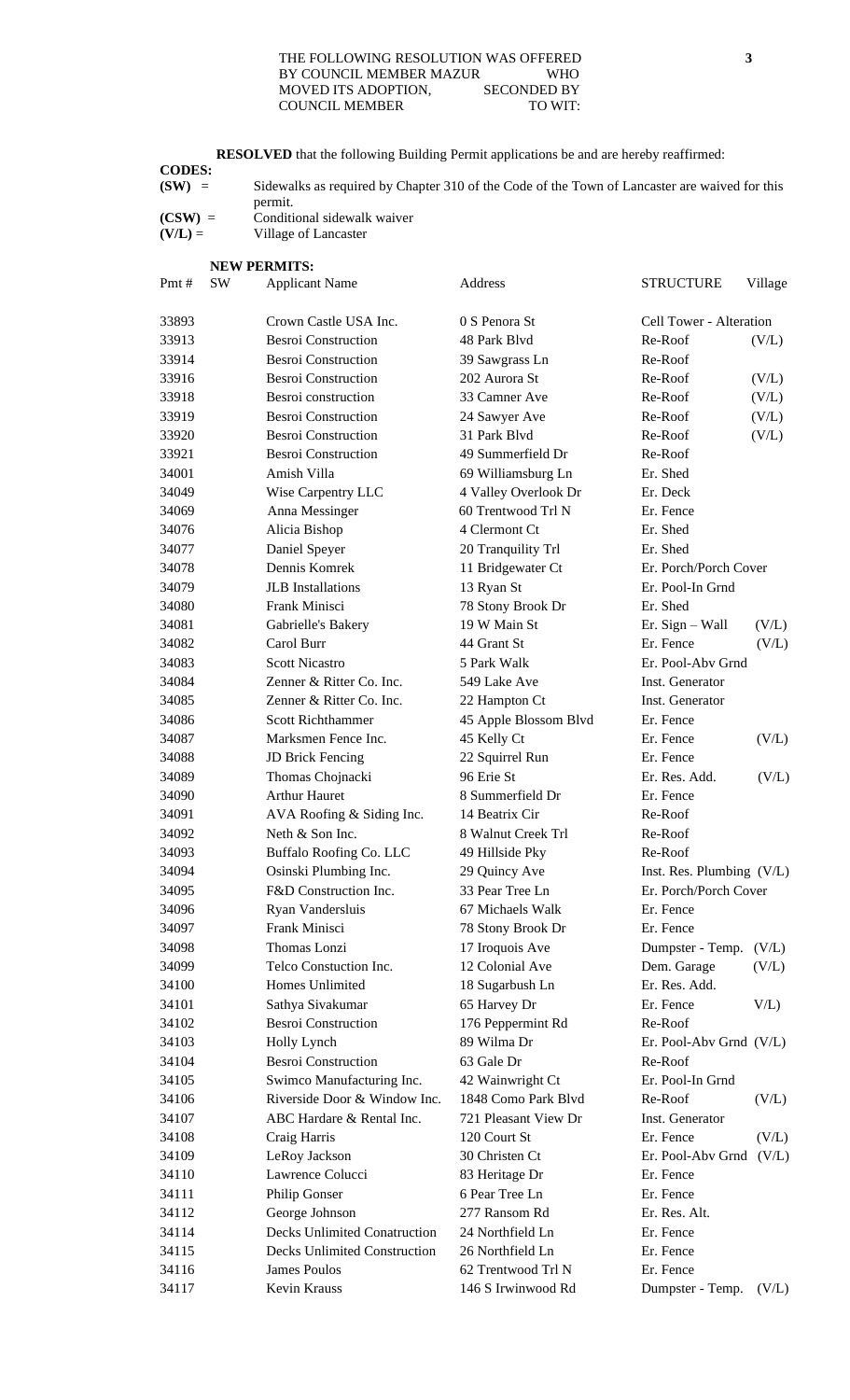| 34118 | Summers & Sons Construction      | 46 Hidden Meadow Cros  | Er. Deck              |       |
|-------|----------------------------------|------------------------|-----------------------|-------|
| 34119 | Holly Pecyna                     | 42 Holland Ave         | Er. Fence             | (V/L) |
| 34120 | Kazim Abidi                      | 2 Middlebury Ln        | Er. Fence             |       |
| 34121 | Nicola Fulciniti                 | 16 Katelyn Ln          | Er. Pool-Aby Grnd     |       |
| 34122 | Nicola Fulciniti                 | 16 Katelyn Ln          | Er. Fence             |       |
| 34123 | Holly Lynch                      | 89 Wilma Dr            | Dumpster - Temp.      | (V/L) |
| 34124 | Joshua Strell                    | 5898 Broadway          | Er. Sign - Temp       |       |
| 34125 | <b>Buffalo Modular Homes</b>     | 972 Townline Rd        | Er. Dwlg.-Sin.        |       |
| 34126 | The KAZ Company                  | 6 Schilling Ct         | Re-Roof               |       |
| 34127 | CMK Builders of Alden, Inc.      | 6143 Broadway          | Er. Dwlg.-Sin.        |       |
| 34130 | F&D Construction Inc.            | 6 Pear Tree Ln         | Er. Res. Alt.         |       |
| 34132 | F&D Construction Inc.            | 128 Avian Way          | Er. Porch/Porch Cover |       |
| 34133 | Amanda Cramer                    | 28 Shadyside Ln        | Er. Fence             |       |
| 34134 | The Vinyl Outlet Inc.            | 4893 William St        | Er. Porch/Porch Cover |       |
| 34135 | Superior Decks & Gazebos Inc.    | 12 Signal Dr           | Er. Deck              |       |
| 34136 | Nancy Benzin                     | 36 Hanover St          | Er. Fence             |       |
| 34137 | Daniel Garigen                   | 23 Sawgrass Ln         | Er. Deck              |       |
| 34138 | Majestic Pools Inc.              | 65 Worthington Ln      | Er. Pool-In Grnd      |       |
| 34139 | Majestic Pools Inc.              | 65 Worthington Ln      | Er. Fence             |       |
| 34141 | <b>House Crafters LLC</b>        | 42 Summerfield Dr      | Re-Roof               |       |
| 34143 | Sarah Donogher                   | 13 Keywood Ln          | Er. Shed              |       |
| 34144 | <b>House Crafters LLC</b>        | 13 Keywood Ln          | Er. Porch/Porch Cover |       |
| 34147 | Stephen Duck                     | 5063 William St        | Er. Fence             |       |
| 34148 | Michael Mason                    | 234 Stony Rd           | Er. Pool-Aby Grnd     |       |
| 34149 | David Wittman                    | 7 Weathersfield Ln     | Er. Porch/Porch Cover |       |
| 34150 | The Gutter People of WNY Inc.    | 30 Vandenberg Ave      | Er. Res. Alt.         | (V/L) |
| 34152 | Michael & Renee Stegmeier        | 24 Whitestone Ln       | Er. Res. Alt.         |       |
| 34153 | <b>Schuster Construction LLC</b> | 1918 Como Park Blvd    | Er. Res. Alt.         | (V/L) |
| 34154 | REME General Contracting Inc.    | 5285 Broadway          | Er. Res. Add./Alt.    | (V/L) |
| 34155 | Matthew Kubiak                   | 37 Pear Tree Ln        | Er. Pergola           |       |
| 34158 | Metro Property Preservation      | 15 Ellie Ct            | Er. Res. Alt.         |       |
| 34159 | HomeWorks of WNY LLC             | 17 Partridge Walk      | Er. Res. Alt.         |       |
| 34160 | Jason Czerniak                   | 14 Randolph St         | Er. Fence             | (V/L) |
| 34162 | Daniel Green                     | 297 Enchanted Forest N | Er. Deck              |       |
|       |                                  |                        |                       |       |

**RESOLVED**, that the Building Permit Applications herein coded (CSW) for conditional sidewalk waiver be and are hereby reaffirmed with a waiver of the Town Ordinance required for sidewalks, however, the waiver is granted upon the expressed condition that the Town of Lancaster, at any future date, reserves the right to order sidewalk installation at the expense of the property owner.

The question of the adoption of the foregoing resolution was duly put to a vote on roll call, which resulted as follows:

| COUNCIL MEMBER BURKARD | VOTED        |
|------------------------|--------------|
| COUNCIL MEMBER DICKMAN | VOTED        |
| COUNCIL MEMBER LEARY   | VOTED        |
| COUNCIL MEMBER MAZUR   | <b>VOTED</b> |
| SUPERVISOR RUFFINO     | <b>VOTED</b> |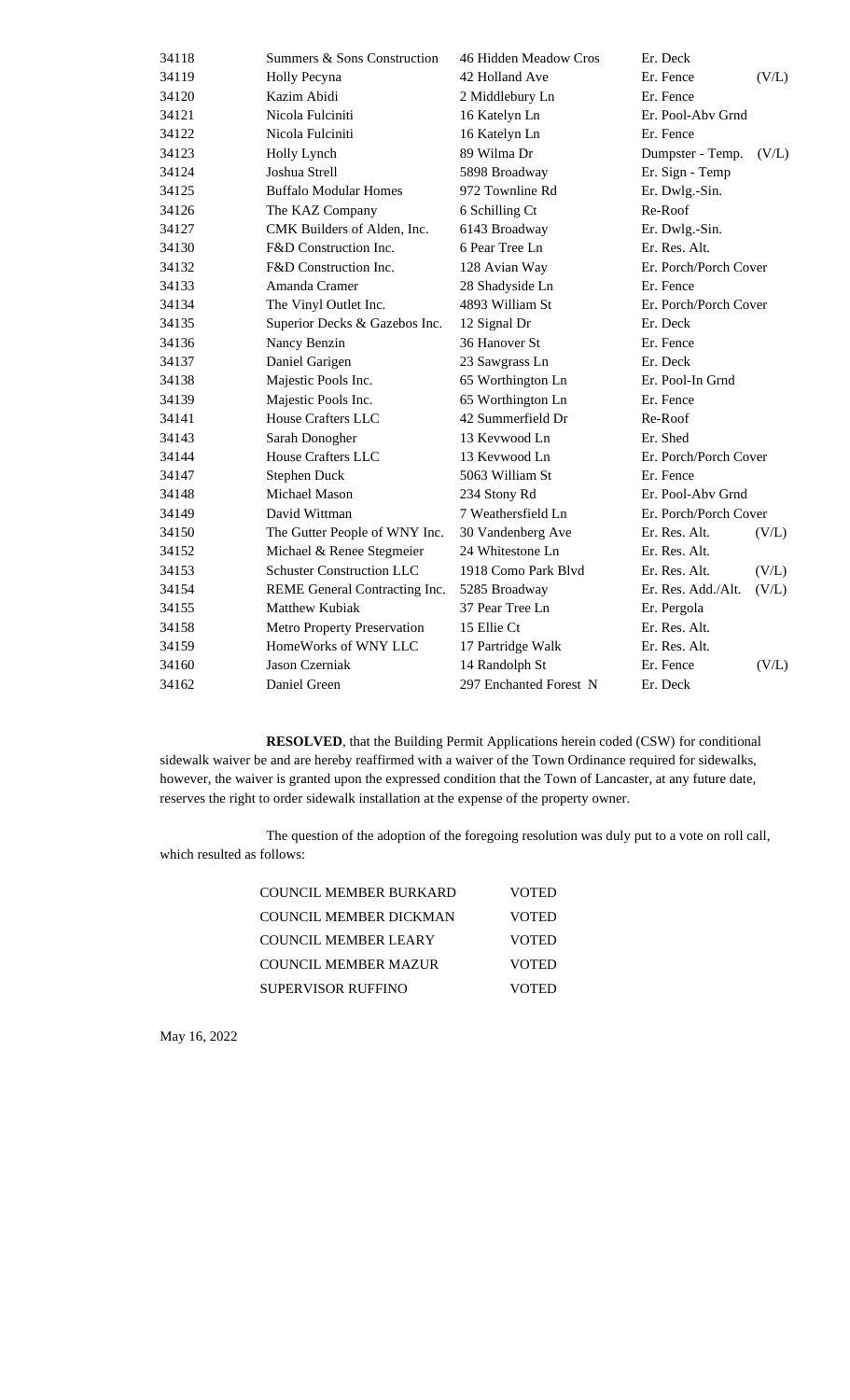**WHEREAS,** Jeremy A. Colby, Town Justice for the Town of Lancaster, by letter dated April 29, 2022, has recommended the appointment of the following individual to the position of Court Officer part-time provisional in the Town Justice Court Department of the Town of Lancaster, and

**WHEREAS**, the following individual qualifies for appointment to this position pursuant to the standards and procedures as set forth in the Civil Service Law.

### **NOW, THEREFORE,**

**BE IT RESOLVED**, that the following individual is hereby appointed to the position of Court Officer part-time provisional in the Town Justice Court Department in the Town of Lancaster, contingent upon approval by Erie County Department of Personnel, working not more than nineteen and three-quarter hours per week and that these being parttime positions, provide no health insurance, sick days, vacation, or other fringe benefits not specifically mandated for part-time employees:

| <b>NAME</b>                      | <b>POSITION</b> | <b>PAY RATE</b><br><b>PER HOUR</b> | <b>EFFECTIVE</b><br><b>DATE</b> |
|----------------------------------|-----------------|------------------------------------|---------------------------------|
| David R. Hanitz<br>Lancaster, NY | Court Officer   | \$19.10                            | May 16, 2022                    |

#### **BE IT FURTHER,**

**RESOLVED**, that when Mr. Hanitz is called upon to serve as Court Officers, they shall receive a minimum of three (3) hours pay, or pay for the actual number of hours worked, whichever is greater, and

# **BE IT FURTHER,**

**RESOLVED,** that the Supervisor of the Town of Lancaster shall be authorized to take all necessary action to implement the foregoing.

The question of the adoption of the foregoing resolution was duly put to a vote on roll call which resulted as follows:

| <b>COUNCIL MEMBER BURKARD</b> | <b>VOTED</b> |
|-------------------------------|--------------|
| <b>COUNCIL MEMBER DICKMAN</b> | <b>VOTED</b> |
| <b>COUNCIL MEMBER LEARY</b>   | <b>VOTED</b> |
| <b>COUNCIL MEMBER MAZUR</b>   | <b>VOTED</b> |
| <b>SUPERVISOR RUFFINO</b>     | <b>VOTED</b> |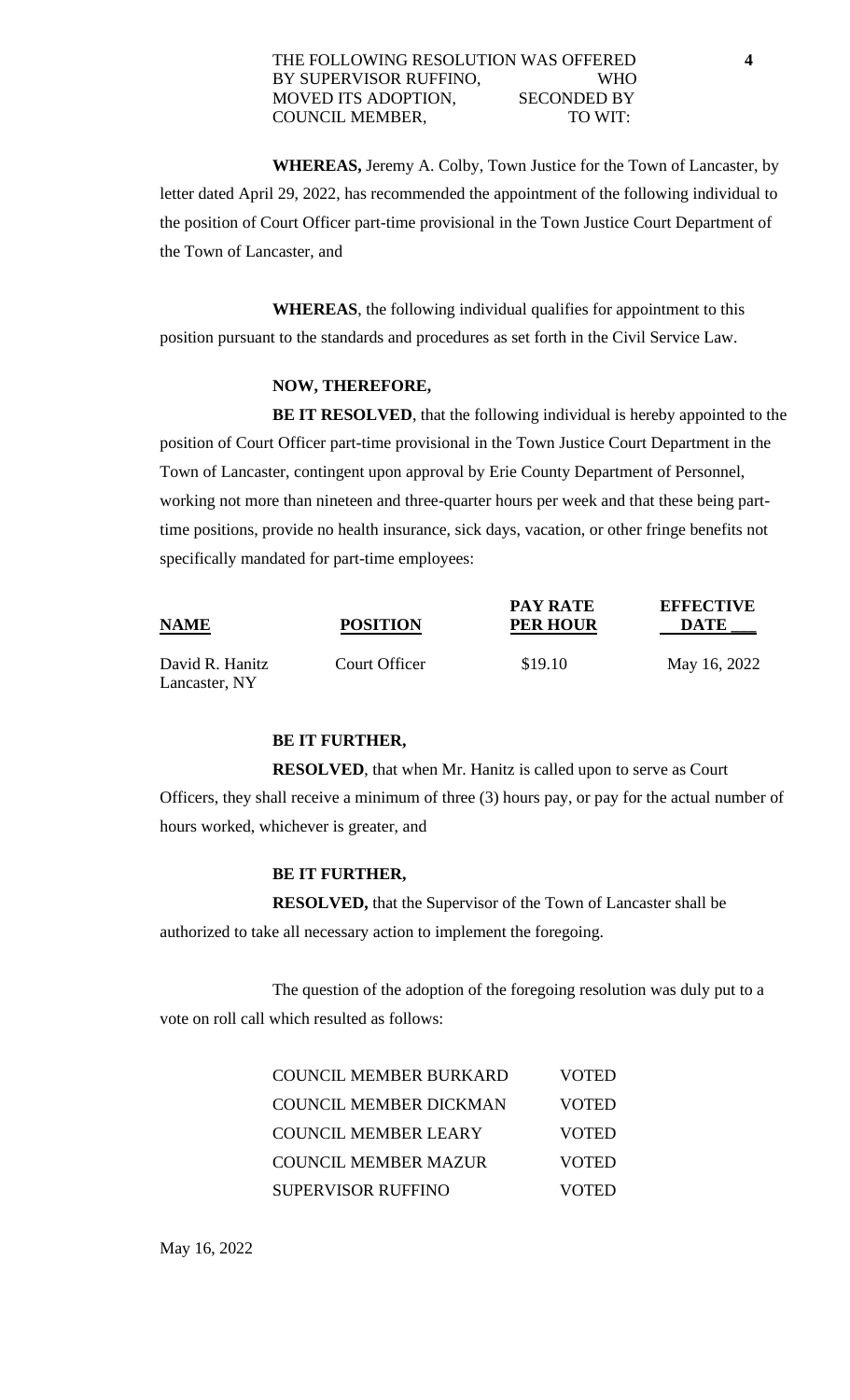**WHEREAS,** George Peppes, 5153 Transit Road, Depew, New York 14043 has applied to the Town Board of the Town of Lancaster for a permit for Private Improvements upon real property in the Town of Lancaster within 5153 Transit Road, and

**WHEREAS,** on October 18, 2021, the Town Board of the Town of Lancaster in accordance with the stipulations listed in Section 400-75(D)(9) of the Code f the Town of Lancaster rescinded Private Improvement Permit No. 833, and

**WHEREAS,** the Town Engineer of the Town of Lancaster has certified on the following permit application that he has reviewed the improvement plans and permit application for the installation of the private improvements requested, and they conform to the Ordinances of the Town of Lancaster.

**WHEREAS,** the Town Engineer of the Town of Lancaster by letter dated May 4, 2022 has recommended the previously submitted Public Improvement Permit be approved.

# **NOW, THEREFORE,**

**BE IT RESOLVED,** that Private Improvement Permit Application No. 833, 5153 Transit Road, Depew, New York 14043 which is a permit for Private Improvements for the installation of:

> • Detention Basin, Storm Sewer, Water Line and Sanitary Sewer at 5153 Transit Road, Depew, New York 14043.

The question of the adoption of the foregoing resolution was duly put to a vote on roll call which resulted as follows:

| COUNCIL MEMBER BURKARD        | <b>VOTED</b> |
|-------------------------------|--------------|
| <b>COUNCIL MEMBER DICKMAN</b> | <b>VOTED</b> |
| COUNCIL MEMBER LEARY          | <b>VOTED</b> |
| COUNCIL MEMBER MAZUR          | <b>VOTED</b> |
| <b>SUPERVISOR RUFFINO</b>     | VOTED        |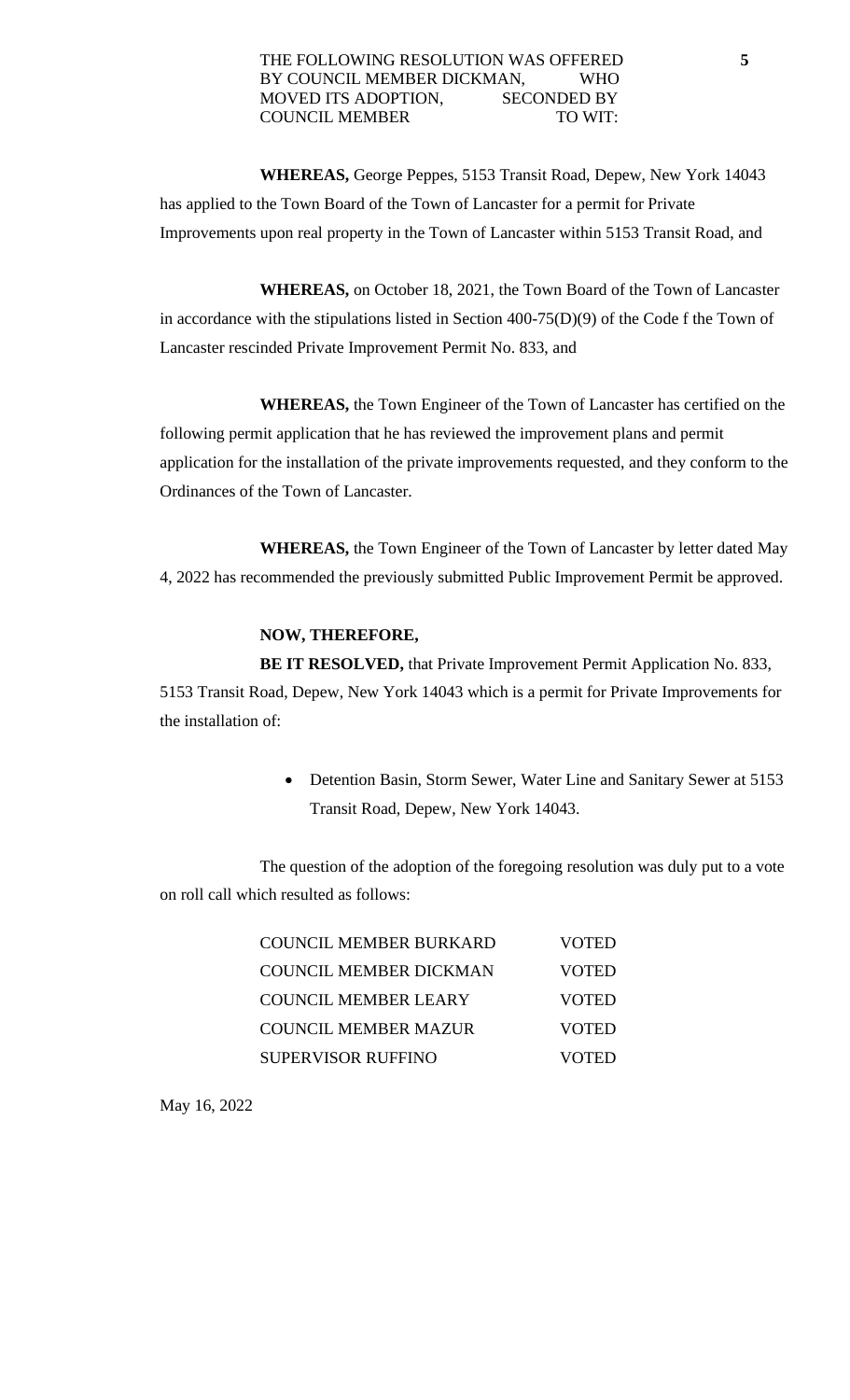**WHEREAS**, by letter dated April 29, 2022 the Town of Lancaster's Supervisor has advised the Town Board that over the last two (2) years the town has accumulated the following items that are currently outdated, unusable or broken beyond repair:

- **1.** (15) Dell keyboards
- **2.** (1) Dell monitor (serial# CN-OFJ44J-74445-522-2785)
- **3.** (3) Logitech keyboards
- **4.** (1) Fellows keyboard
- **5.** (16) Misc. computer mouses
- **6.** (1) HP monitor (serial# 3CQ019QCW7)
- **7.** (1) HP printer (serial# PHBHC53661)
- **8.** (1) HP printer (serial# CNBJL46146)
- **9.** (1) LexMark printer (serial# 44491299OLNK6)

and has requested that these items be deemed surplus equipment and be donated for recycling to Sunnking Electronics Recycling Services, and

**WHEREAS**, Deputy Highway Superintendent, Michelle Barbaro, has secured for the Town's municipal departments and facilities, a free electronics drop off bin with free pick up by Sunnking Electronics Recycling Services, and

**WHEREAS**, the Town Board has given due consideration to the request of the Town Supervisor and deems it in the public interest to declare the aforementioned items to be surplus equipment and permit donation of said items for recycling.

# **NOW, THEREFORE,**

**BE IT RESOLVED**, that the Town Board of the Town of Lancaster hereby declares the aforementioned electronic equipment to be surplus equipment and authorizes the Town Supervisor to donate said equipment to Sunnking Electronic Recycling Service, 4 Owens Rd, Brockport NY 14420, to be recycled at no cost to the Town per the arrangement made with the Town of Lancaster's Deputy Highway Superintendent.

The question of the adoption of the foregoing resolution was duly put to a vote on roll call, which resulted as follows:

| COUNCIL MEMBER BURKARD | <b>VOTED</b> |
|------------------------|--------------|
| COUNCIL MEMBER DICKMAN | <b>VOTED</b> |
| COUNCIL MEMBER LEARY   | <b>VOTED</b> |
| COUNCIL MEMBER MAZUR   | <b>VOTED</b> |
| SUPERVISOR RUFFINO     | <b>VOTED</b> |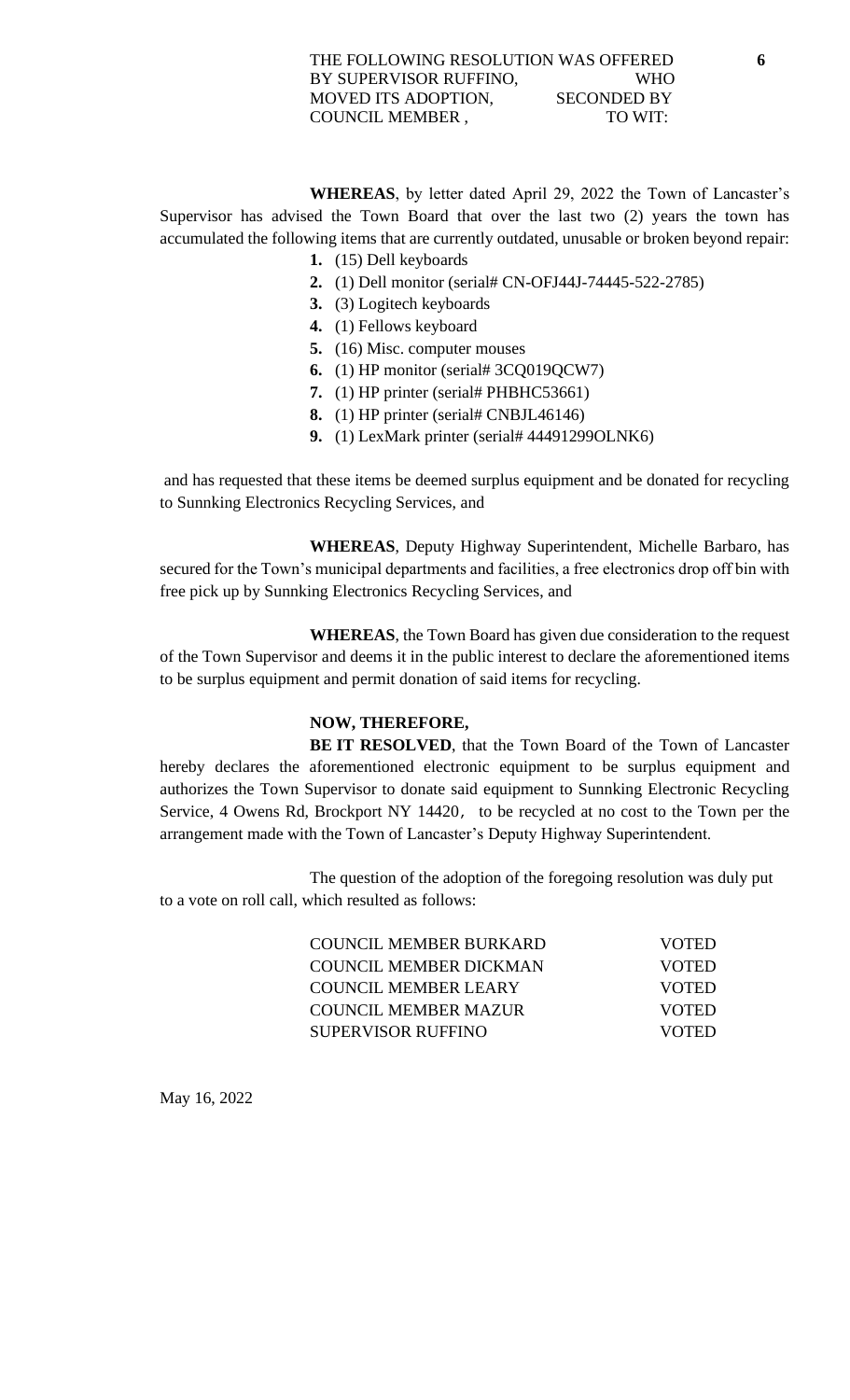#### THE FOLLOWING RESOLUTION WAS OFFERED **7** BY COUNCIL MEMBER BURKARD, WHO MOVED ITS ADOPTION, SECONDED BY COUNCIL MEMBER, TO WIT:

**WHEREAS,** the Town of Lancaster seeks grant monies from the State of New York Governor's Traffic Safety Committee via the Police Traffic Services (PTS) program to reduce unsafe driving behaviors within the Town, and

**WHEREAS,** grant monies will be used to support overtime police patrols targeting speeding and aggressive driving.

### **NOW, THEREFORE,**

BE IT RESOLVED, that Town of Lancaster Police Captain, Marco Laurienzo, be authorized and directed to complete the necessary application, forms, etc. to be submitted to the State of New York Governor's Traffic Safety Committee for the purpose of securing this grant, and

#### **BE IT FURTHER,**

**RESOLVED**, that the Supervisor and Chief of Police be and hereby are authorized and directed to execute all documents pertaining to the application and acquisition of said funding.

The question of the adoption of the foregoing resolution was duly put to a vote on roll call, which resulted as follows:

| COUNCIL MEMBER BURKARD        | <b>VOTED</b> |
|-------------------------------|--------------|
| <b>COUNCIL MEMBER DICKMAN</b> | <b>VOTED</b> |
| COUNCIL MEMBER LEARY          | <b>VOTED</b> |
| COUNCIL MEMBER MAZUR          | <b>VOTED</b> |
| <b>SUPERVISOR RUFFINO</b>     | <b>VOTED</b> |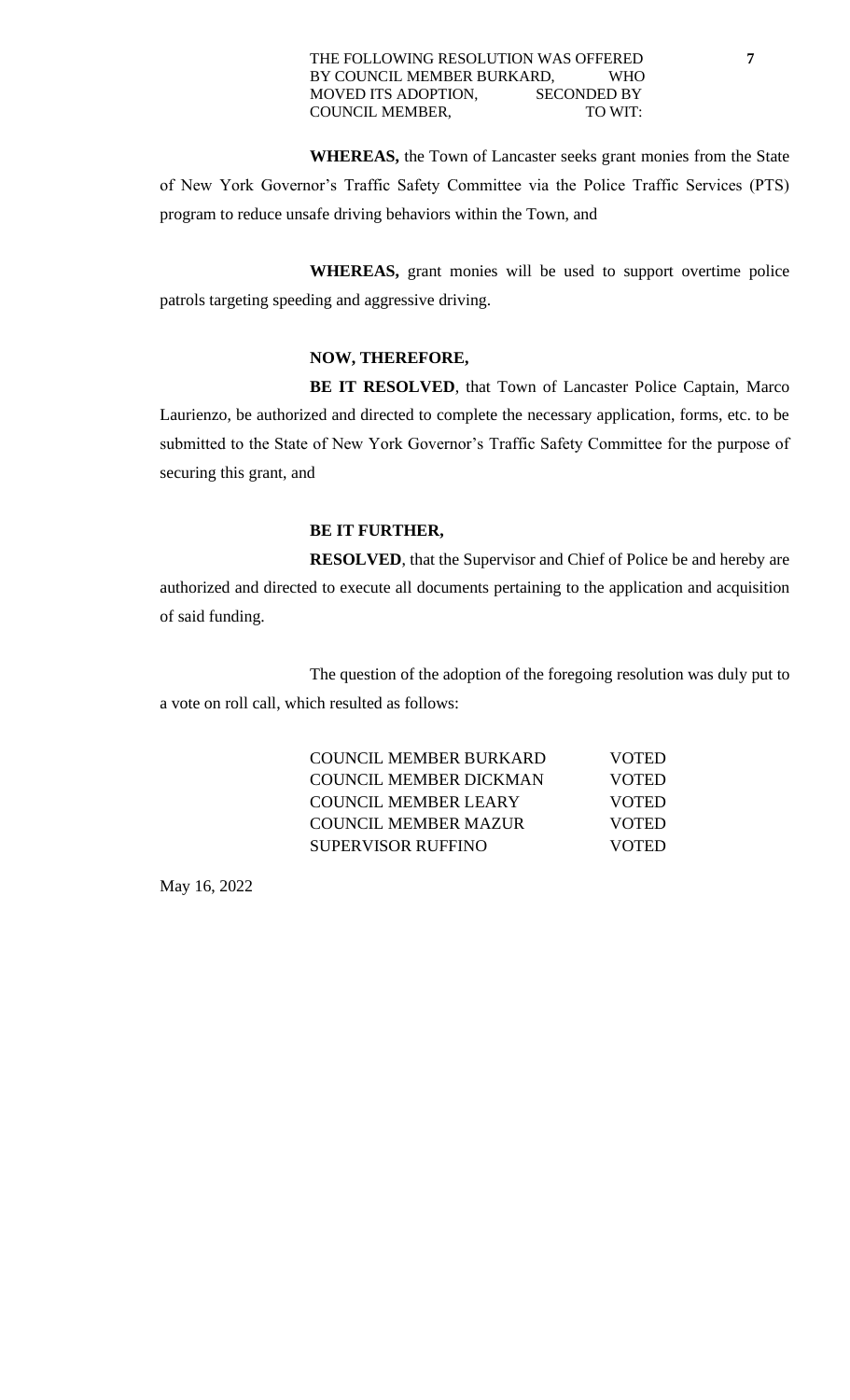#### THE FOLLOWING RESOLUTION WAS OFFERED **8** BY COUNCIL MEMBER MAZUR, WHO MOVED ITS ADOPTION, SECONDED BY COUNCIL MEMBER, TO WIT:

**WHEREAS,** the Municipal Home Rule Law of the State of New York and Chapter 26 of the Town of Lancaster Town Code provide for the adoption and enactment of local laws, and

**WHEREAS**, a proposed Local Law of the Year 2022 entitled "**SCHEDULE B REVISION",** of the Code of the Town of Lancaster, was introduced to **t**he Town Board of the Town of Lancaster by Council Member Mazur on the 2<sup>nd</sup> day of May, 2022, and

**WHEREAS**, the Town Board, acting as Lead Agency under the State Environmental Quality Review Act ("SEQRA") has determined the action is a Type II action under 6NYCRR Part 617.5(c)(33), and

**WHEREAS**, the Town Board called for, noticed, and held a public hearing on the proposed Local Law on May 16, 2022, where all interested parties were allowed to address the proposed Local Law.

# **NOW, THEREFORE,**

**BE IT RESOLVED** by the Town Board of the Town of Lancaster that:

- **1.** The attached Local Law **No. 4 of 2022** is hereby adopted.
- **2.** The Local Law shall be effective upon its filing with the Secretary of State pursuant to the Municipal Home Rule Law.

The question of the adoption of the foregoing resolution was duly put to vote on roll call, which resulted as follows:

| COUNCIL MEMBER BURKARD        | <b>VOTED</b> |
|-------------------------------|--------------|
| <b>COUNCIL MEMBER DICKMAN</b> | <b>VOTED</b> |
| COUNCIL MEMBER LEARY          | <b>VOTED</b> |
| COUNCIL MEMBER MAZUR          | <b>VOTED</b> |
| <b>SUPERVISOR RUFFINO</b>     | <b>VOTED</b> |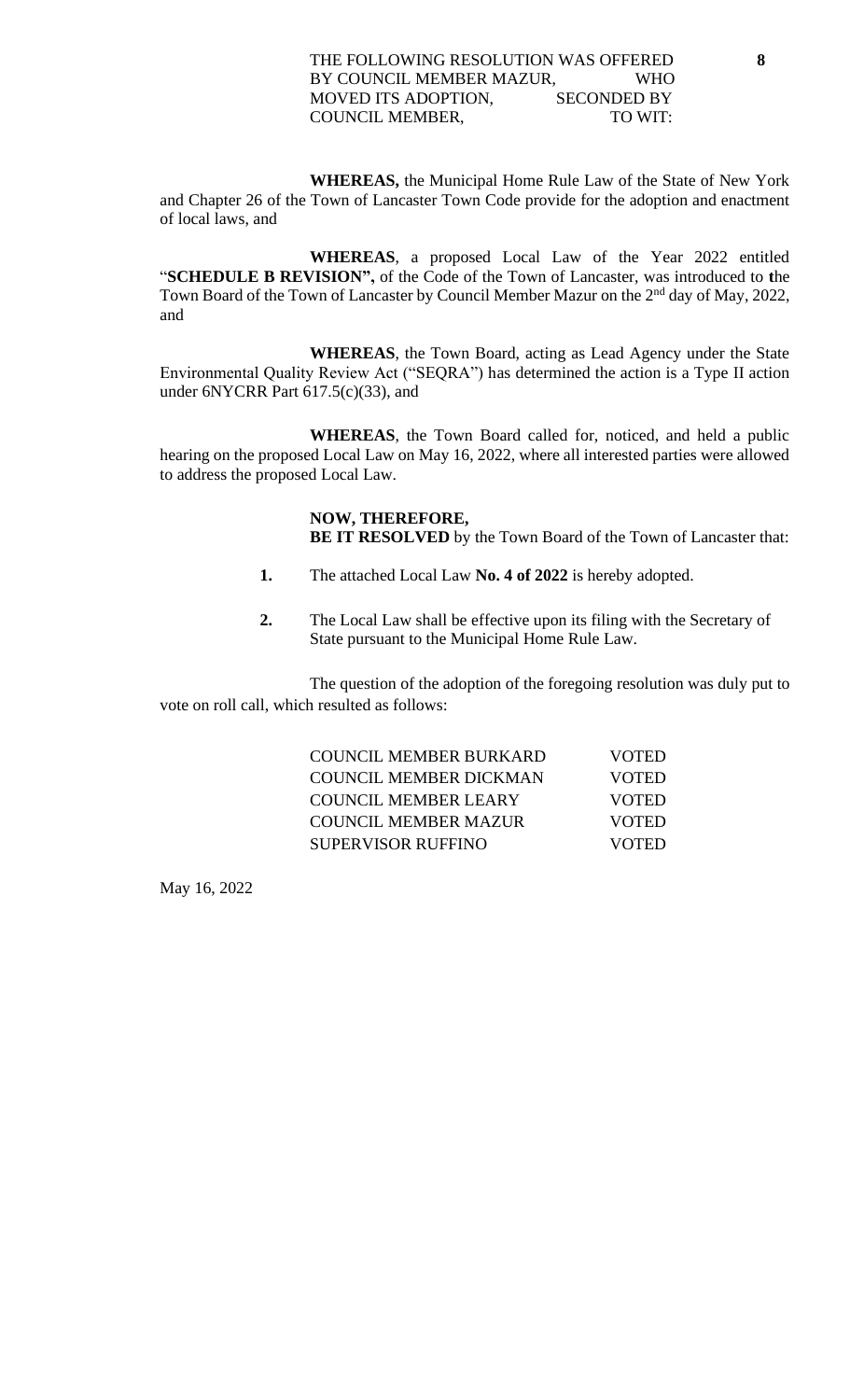#### **LEGAL NOTICE NOTICE OF ADOPTION LOCAL LAW NO. 4 OF THE YEAR 2022 TOWN OF LANCASTER**

**PLEASE TAKE NOTICE** that there has been adopted by the Town Board of the Town of Lancaster, County of Erie, State of New York, on May 16, 2022, Local Law No.4 of the Year 2022, which updates and corrects the lot sizes within Zoning 400 Attachment 2, Schedule B, of the Town of Lancaster's Town Code. Copies of the Local Law are on file for review in the Lancaster Town Hall, 21 Central Avenue and on the Town of Lancaster's website, [http://www.lancasterny.gov.](http://www.lancasterny.gov/)

#### **BY ORDER OF THE TOWN BOARD OF THE TOWN OF LANCASTER**

**By: DIANE M. TERRANOVA Town Clerk**

May 19, 2022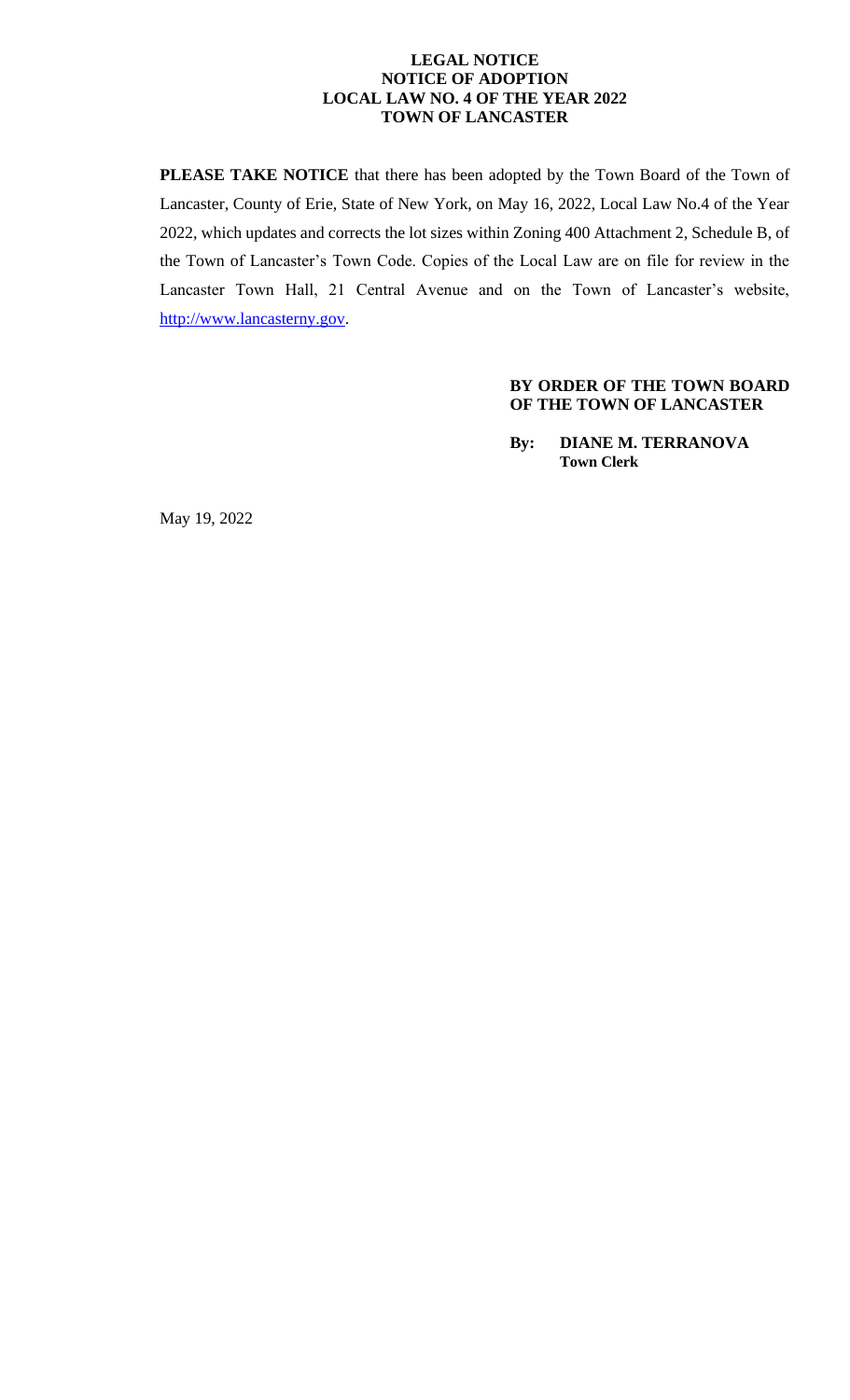#### **Town of Lancaster Local Law No. 4 of 2022**

# **A Local Law Amending the Code of the Town of Lancaster by updating and correcting lot sizes within Zoning 400 Attachment 2, Schedule B (400 Attachment 2:1- 2:3 & 2:5).**

Be it hereby enacted by the Town Board of the Town of Lancaster as follows:

Section 1: The lot sizes within Zoning 400 Attachment 2, Schedule B is hereby amended as follows:

| 400 Attachment 2:1 |  |
|--------------------|--|
|--------------------|--|

| <b>Regulation</b>      | <b>AR</b> | R                                                                                                                                                                         | <b>MFMU</b> | <b>LC</b> | <b>GC</b> | H |  |
|------------------------|-----------|---------------------------------------------------------------------------------------------------------------------------------------------------------------------------|-------------|-----------|-----------|---|--|
| <b>Min lot</b><br>area |           | If public sewer: 15,000 square feet per DU<br>If public sewer on corner lot: 15,625 square feet per<br>DU<br>If no public sewer: $37,500$ square feet ( $3/4$ ac.) per DU |             |           |           |   |  |

# 400 Attachment 2:2

| <b>Regulation</b> | $AR \,   \, R$ |                                             | <b>MFMU</b> | $\mathbf{L}$ LC | $GC$   LI | <b>GI</b> |
|-------------------|----------------|---------------------------------------------|-------------|-----------------|-----------|-----------|
| Min. lot          |                | Abutting a dedicated street:                |             | 100 feet        |           |           |
| width             |                |                                             |             |                 |           |           |
|                   |                | $(1)$ If public sewer: 100 feet             |             |                 |           |           |
|                   |                | (2) If public sewer on corner lot: 125 feet |             |                 |           |           |
|                   |                | (3) No public sewer: 150 feet               |             |                 |           |           |
|                   |                |                                             |             |                 |           |           |

# 400 Attachment 2:3

| <b>Regulation</b>       | <b>AR</b> | $\mathbf R$                                                 | <b>MFMU</b> | LC | GC | LI | <b>GI</b> |
|-------------------------|-----------|-------------------------------------------------------------|-------------|----|----|----|-----------|
| Min. front yard         |           | 35 feet                                                     |             |    |    |    |           |
| Min. side yard width    |           | Each side yard: the lesser of 10% of the lot                |             |    |    |    |           |
| for dwellings up to     |           | width or 10 feet                                            |             |    |    |    |           |
| 35 feetiv               |           |                                                             |             |    |    |    |           |
|                         |           | Total side yard: the lesser of 25% of the lot               |             |    |    |    |           |
|                         |           | width or 25 feet                                            |             |    |    |    |           |
|                         |           |                                                             |             |    |    |    |           |
|                         |           | From property line or edge of easements                     |             |    |    |    |           |
|                         |           |                                                             |             |    |    |    |           |
| Min. side yare width    |           | Each side yard shall be the greater of 15 feet,             |             |    |    |    |           |
| for other principal     |           | or width equal to $\frac{1}{2}$ the height of the principal |             |    |    |    |           |
| buildings <sup>iv</sup> |           | building, but if a side yard abuts an A-R, R,               |             |    |    |    |           |
|                         |           | or MFMU lot, that side yard shall equal the                 |             |    |    |    |           |
|                         |           | greater of 30 feet or a width equal to the full             |             |    |    |    |           |
|                         |           | height of the principal building.                           |             |    |    |    |           |
|                         |           |                                                             |             |    |    |    |           |
|                         |           | From property line or edge of easements                     |             |    |    |    |           |
|                         |           |                                                             |             |    |    |    |           |
| Min. rear yard          |           | 35 feet                                                     |             |    |    |    |           |
|                         |           |                                                             |             |    |    |    |           |
|                         |           | From property line or edge of easements                     |             |    |    |    |           |
| Max. building height    |           | 35 feet                                                     |             |    |    |    |           |
| (in feet)               |           |                                                             |             |    |    |    |           |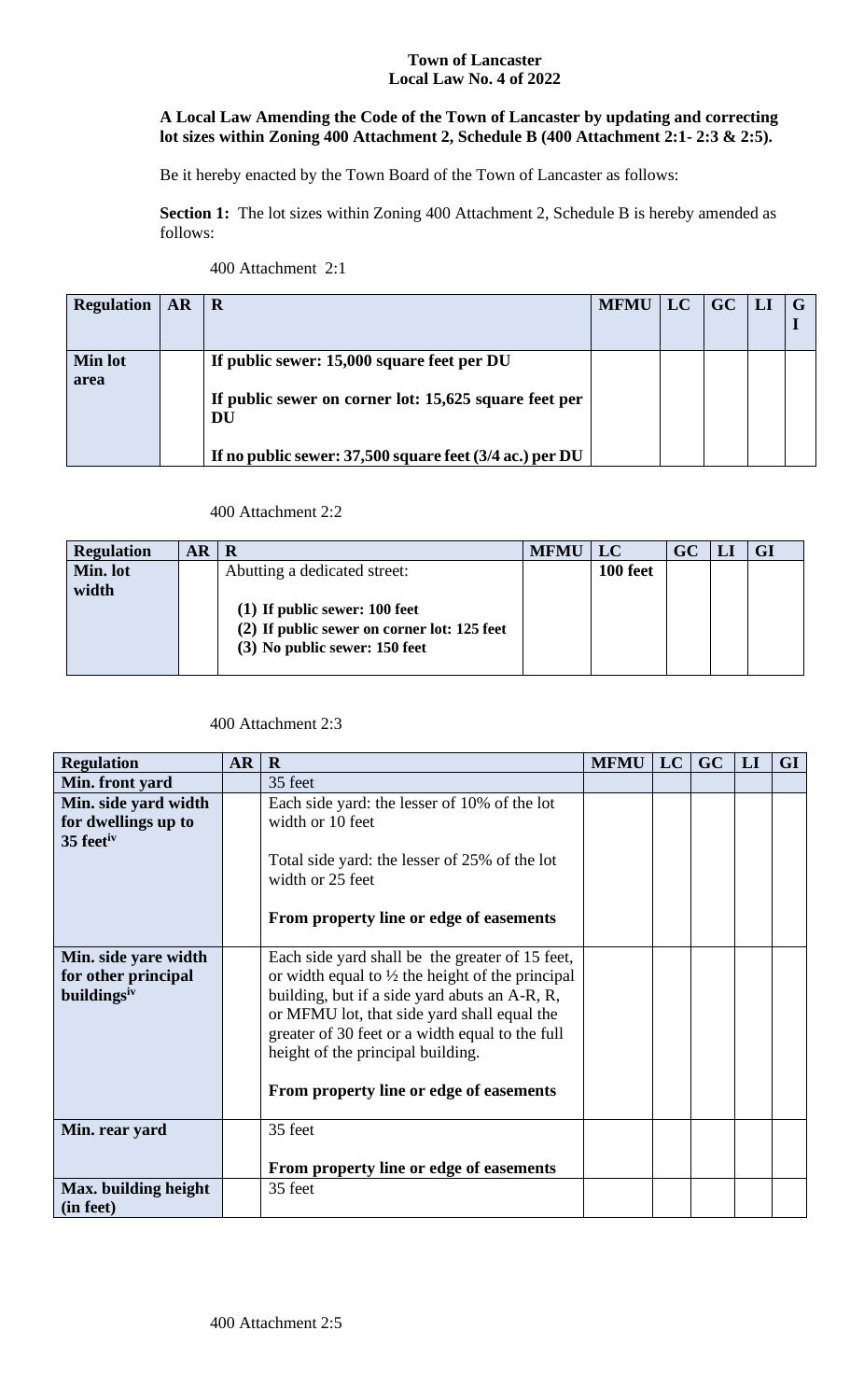| <b>Regulation</b>               | AR | $\mathbf R$                                | <b>MFMU</b> | LC | GC | M | <b>GI</b> |
|---------------------------------|----|--------------------------------------------|-------------|----|----|---|-----------|
| <b>Building dimension and</b>   |    | N/A                                        |             |    |    |   |           |
| location, other                 |    |                                            |             |    |    |   |           |
| <b>Accessory: min. location</b> |    | 10 feet                                    |             |    |    |   |           |
| from another structure          |    |                                            |             |    |    |   |           |
| <b>Accessory: min. location</b> |    | 5 feet from side lot line or easement line |             |    |    |   |           |
| from lot line                   |    |                                            |             |    |    |   |           |
|                                 |    | 35 feet from front lot line                |             |    |    |   |           |
| <b>Additional accessory</b>     |    | N/A                                        |             |    |    |   |           |
| dimension and location          |    |                                            |             |    |    |   |           |
| rules                           |    |                                            |             |    |    |   |           |
| Max. accessory structure        |    | 750 square feet                            |             |    |    |   |           |
| size                            |    |                                            |             |    |    |   |           |

Section 2. Severability Clause. If any part of this local law is for any reason held to be unconstitutional or invalid, such decision shall not affect the remainder of this local law. The Town Board of the Town of Lancaster hereby declares that it would have passed this local law and each section and subsection thereof, irrespective of the fact that any one or more of these sections, subsections, sentences, clauses, or phrases may be declared unconstitutional or invalid.

**Section 3.** Effective Date. This local law shall be effective immediately upon filing with the New York Secretary of State.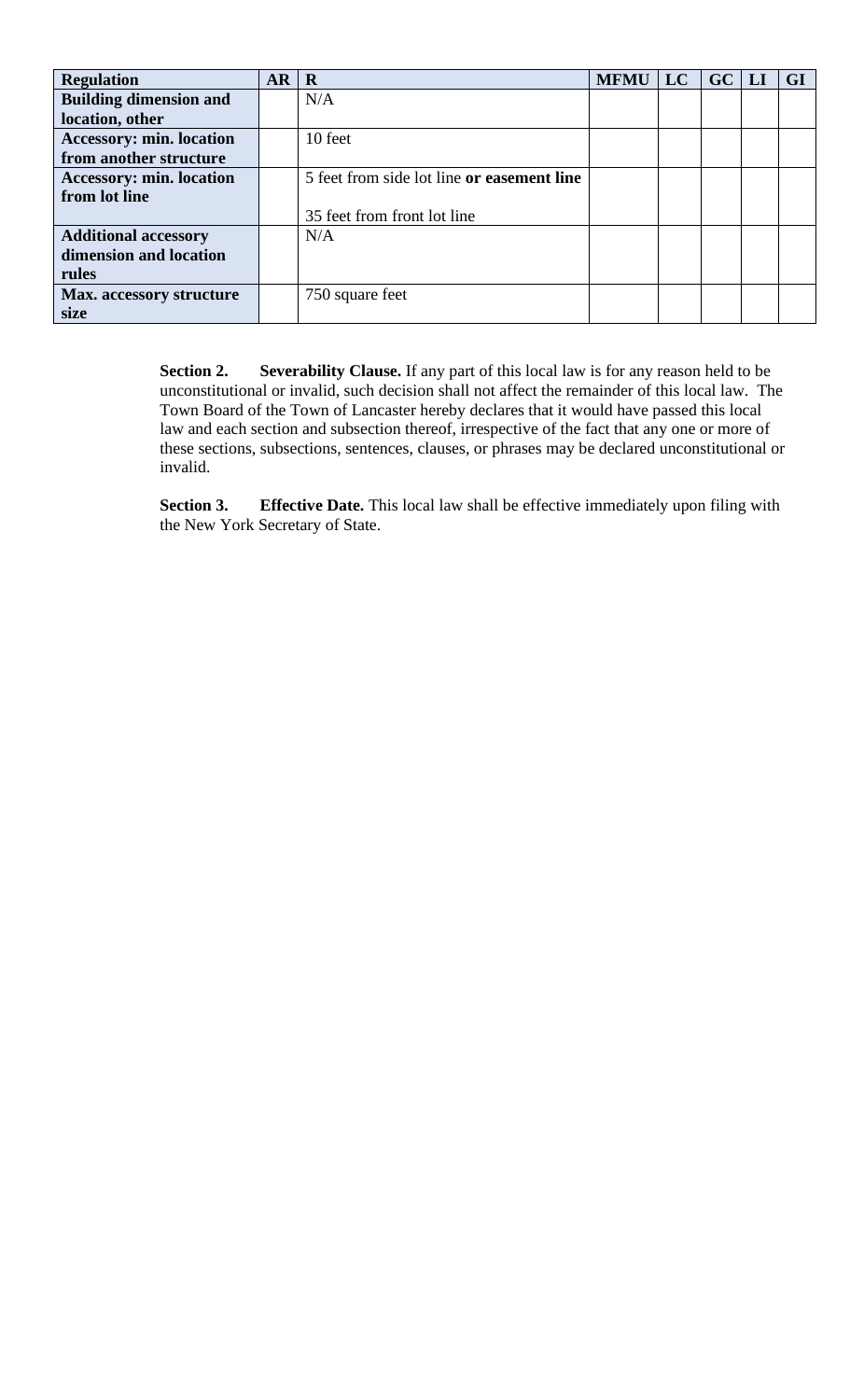**WHEREAS,** Ronald Ruffino, Sr., Supervisor of the Town of Lancaster, has recommended the appointment of the following individual to the following part-time permanent position.

#### **NOW, THEREFORE,**

**BE IT RESOLVED**, that the following individual is hereby appointed to the following part-time permanent position, working not more than nineteen and three-quarter hours per week, and that this being a part-time position, provides no health insurance, sick days, vacations, or other fringe benefits not specifically mandated for part-time permanent employees:

| <b>NAME</b>    | <b>POSITION</b> | <b>PAY RATE</b> | <b>EFFECTIVE</b> |
|----------------|-----------------|-----------------|------------------|
| John T. Crinzi | Bingo Inspector | \$70.00         | May 17, 2022     |
| Lancaster, NY  |                 | Per Inspection  |                  |

### **BE IT FURTHER,**

**RESOLVED,** that the Supervisor of the Town of Lancaster shall be authorized to take all necessary action to implement the foregoing.

The question of the adoption of the foregoing resolution was duly put to a vote on roll call which resulted as follows:

| COUNCIL MEMBER BURKARD        | <b>VOTED</b> |
|-------------------------------|--------------|
| <b>COUNCIL MEMBER DICKMAN</b> | <b>VOTED</b> |
| <b>COUNCIL MEMBER LEARY</b>   | <b>VOTED</b> |
| <b>COUNCIL MEMBER MAZUR</b>   | <b>VOTED</b> |
| <b>SUPERVISOR RUFFINO</b>     | <b>VOTED</b> |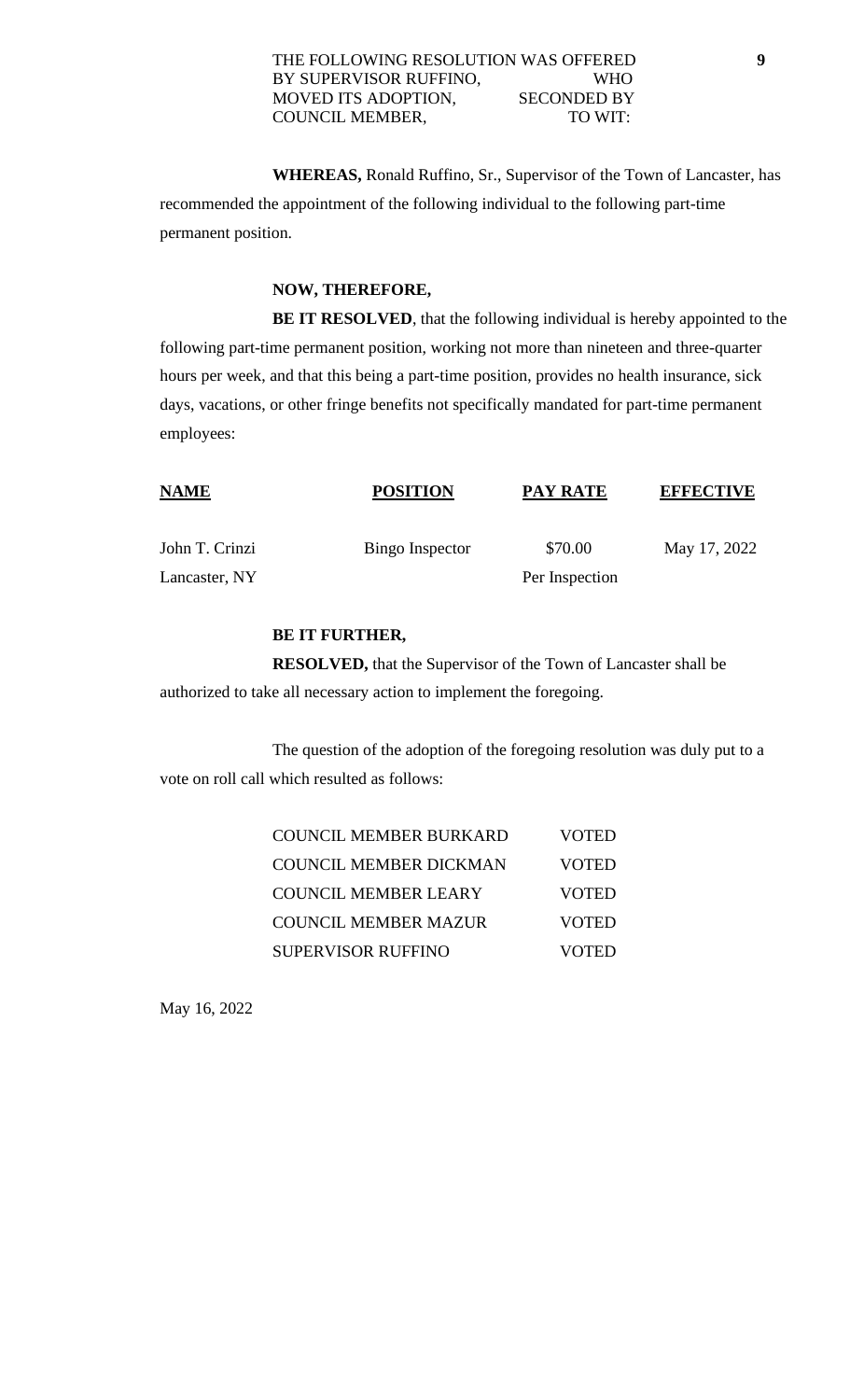#### THE FOLLOWING RESOLUTION WAS OFFERED **10** BY COUNCIL MEMBER MAZUR, WHO MOVED ITS ADOPTION, SECONDED BY COUNCIL MEMBER, TO WIT:

**WHEREAS,** the Municipal Home Rule Law of the State of New York and Chapter 23 of the Code of the Town of Lancaster provide for the adoption and enactment of local laws, and

**WHEREAS**, after review and consideration, the Town Board of the Town of Lancaster is proposing to amend Chapter 400 Zoning, Article XIV Administration and Enforcement, by amending subsections of  $\S$  400-75(D)(9) Site plan review procedures to include recommendation be provided by the Town of Lancaster's Planning Board, and

**WHEREAS**, the Town of Lancaster Planning Board has reviewed proposed Local Law at their meeting on May  $4$ , 2022, and recommended that it be adopted, and

**WHEREAS**, pursuant to the Town of Lancaster Code and the Municipal Home Rule Law, a public hearing is required prior to adopting a Local Law.

# **NOW, THEREFORE,**

**BE IT RESOLVED** by the Town Board of the Town of Lancaster that:

- **1**. A public hearing for the proposed Local Law of the year 2022, which will require recommendations be provided by Town of Lancaster's Planning Board prior to approval of granting a site plan extension, by amending Chapter 400 Zoning, Article XIV Administration and Enforcement, § 400-75(D)(9) Site plan review of the Code of the Town of Lancaster, will be held at 7:15 o'clock P.M. on the  $6<sup>th</sup>$  day of June 2022, at the Town Hall, 21 Central Avenue, Lancaster, New York, and that Notice of the Time and Place be published in the official newspaper of the Town, and
- **2**. The Town Clerk is hereby directed and authorized to publish public notice of said hearing in the official newspaper and given in accordance with the Municipal Home Rule Law, the Open Meetings Law, and Sections 264 and 265 of the Town Law of the State of New York, and which Notice shall be in the form attached hereto and made a part hereof, and
- **3**. This resolution is effective immediately.

The question of the adoption of the foregoing resolution was duly put to vote on roll call, which resulted as follows:

| COUNCIL MEMBER BURKARD      | <b>VOTED</b> |
|-----------------------------|--------------|
| COUNCIL MEMBER DICKMAN      | <b>VOTED</b> |
| COUNCIL MEMBER LEARY        | <b>VOTED</b> |
| <b>COUNCIL MEMBER MAZUR</b> | <b>VOTED</b> |
| SUPERVISOR RUFFINO          | <b>VOTED</b> |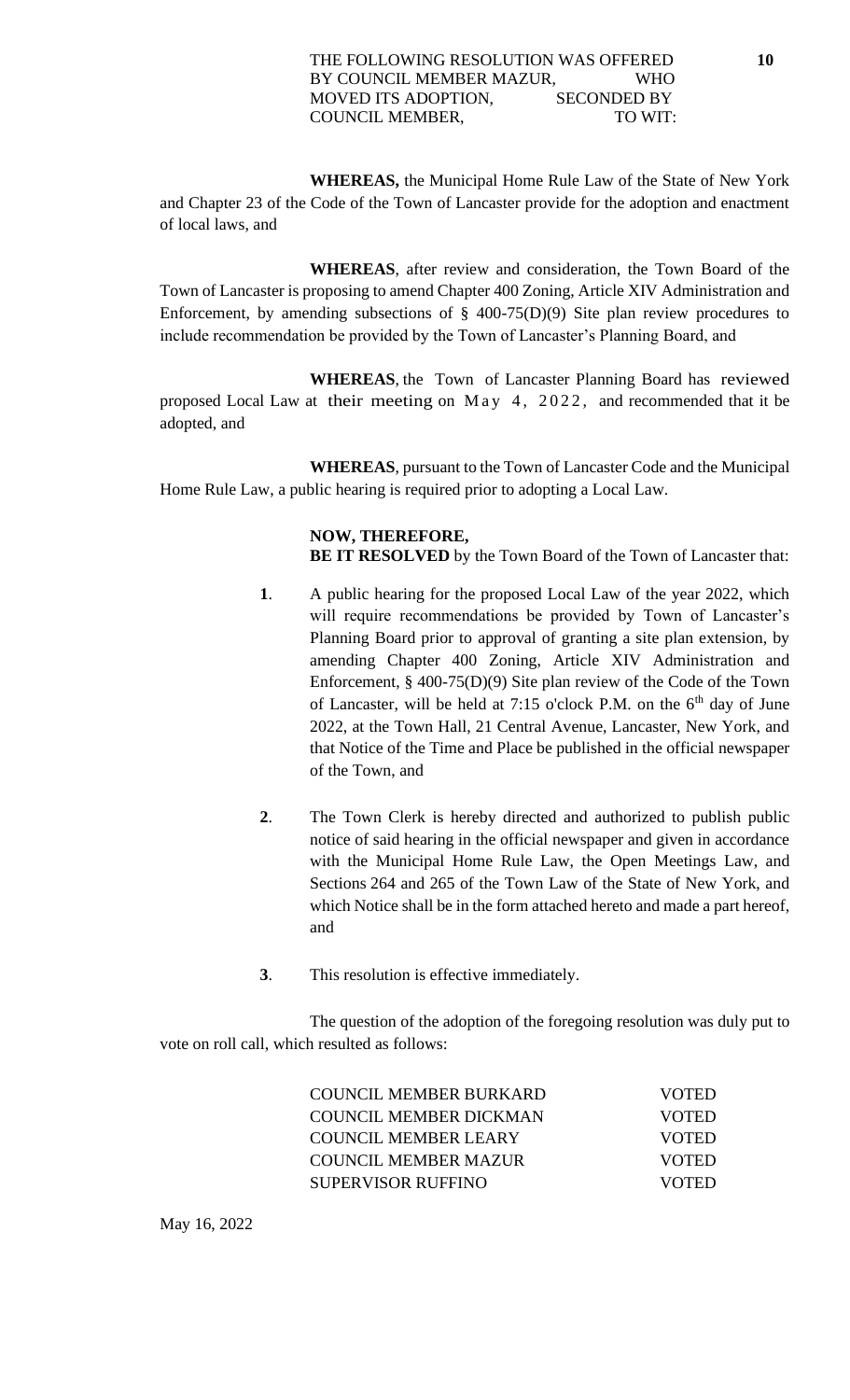#### **LEGAL NOTICE**

#### **PUBLIC HEARING**

#### **TOWN OF LANCASTER**

**LEGAL NOTICE IS HEREBY GIVEN**, that pursuant to the Municipal Home Rule Law of the State of New York and Chapter 23 of the Code of the Town of Lancaster and pursuant to a resolution adopted by the Town Board of the Town of Lancaster on May 16, 2022, the Town Board will hold a Public Hearing on the  $6<sup>th</sup>$  day of June, 2022 at 7:15 o'clock P.M., Local Time, at the Town Hall, 21 Central Avenue, Lancaster, New York, for the purposes of considering and possibly adopting a Local Law to amend the Town Code of the Town of Chapter 400 Zoning, Article XIV Administration and Enforcement, § 400-75(D)(9) Site plan review procedures.

Copies of the proposed Local Law can be reviewed at the Lancaster Town Hall, 21 Central Avenue, during normal business hours. All interested members of the public shall be heard.

#### **BY ORDER OF THE TOWN BOARD OF THE TOWN OF LANCASTER**

**By: DIANE M. TERRANOVA Town Clerk**

May 19, 2022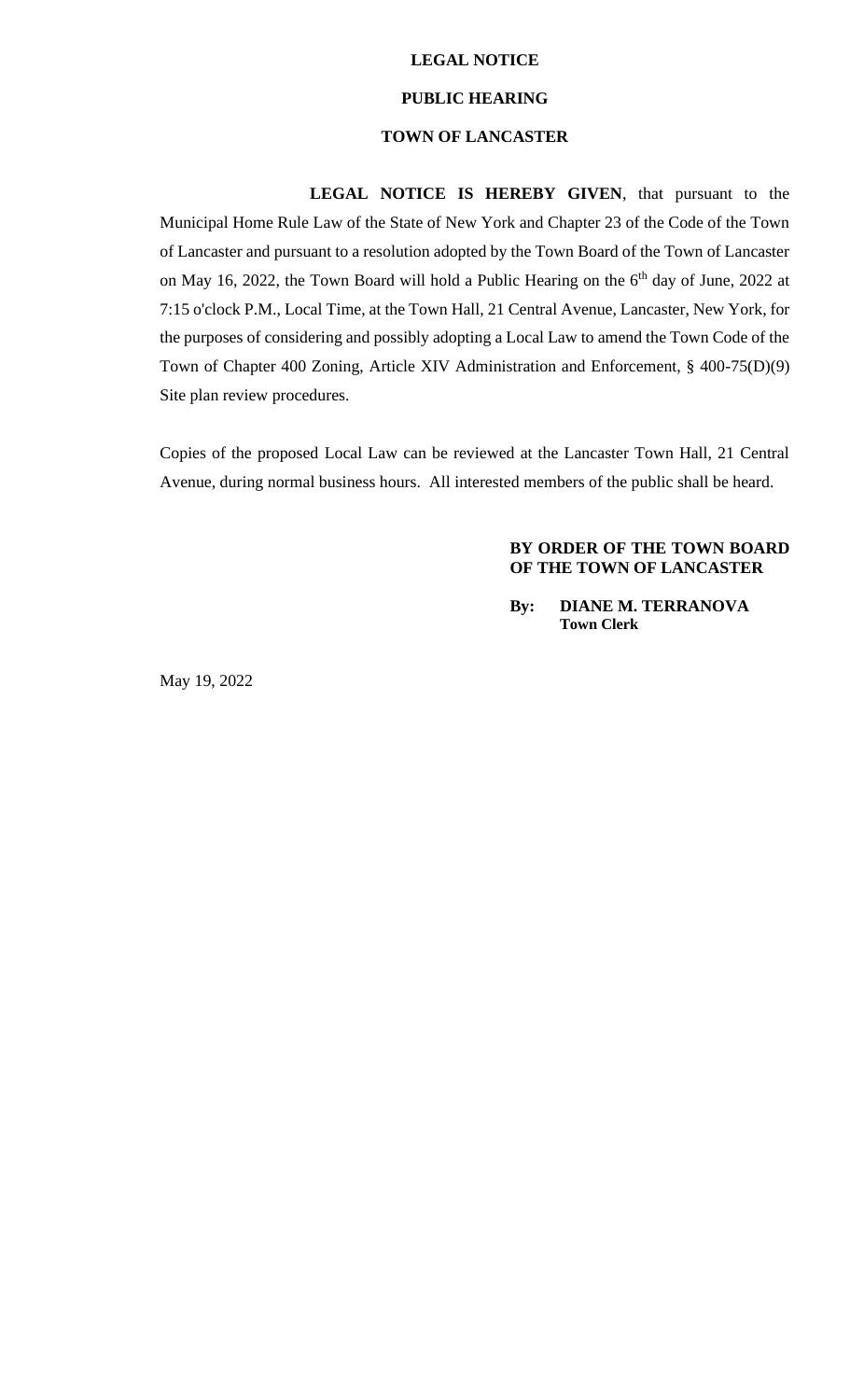#### **Town of Lancaster Local Law No. of 2022**

#### **A Local Law Amending § 400-75(D)(9) Site Plan Review of the Town Code to Include Recommendations be Provided by the Town's Planning Board Prior to Granting an Extension.**

#### **Be it hereby enacted by the Town Board of the Town of Lancaster as follows:**

**Section 1.** Section 400-75(D)(9) of Chapter 400 of Article XIV of the Town Code is hereby amended to read in its entirety as follows:

#### **Section 400-75(D)(9) Zoning, Site plan review**

#### **D.** Site plan review procedure.

- **9.** Except for subdivisions that have been duly filed in the office of the County Clerk, if construction of an approved development (site plan) has not commenced within two (2) years from the date of site approval, that approval shall be deemed revoked. A one-time additional one-year (1) extension **may** be granted by the Town Board upon receipt of the following:
	- **A.** A written request for extension must be submitted to the Town Board, Town Clerk, and Town Attorney's Office.
	- **B.** Request must include a current Environmental Assessment Form, and comply with current State, County and Town Zoning and Building Codes/Laws/Regulations.
	- **C.** Applicant must present to and receive approval recommendation from, the Town's Planning Board/Department.
- **Section 2. Severability Clause.** If any part of this local law is for any reason held to be unconstitutional or invalid, such decision shall not affect the remainder of this local law. The Town Board of the Town of Lancaster hereby declares that it would have passed this local law and each section and subsection thereof, irrespective of the fact that any one or more of these sections, subsections, sentences, clauses, or phrases may be declared unconstitutional or invalid.
- **Section 3. Effective Date.** This local law shall be effective immediately upon filing with the New York Secretary of State.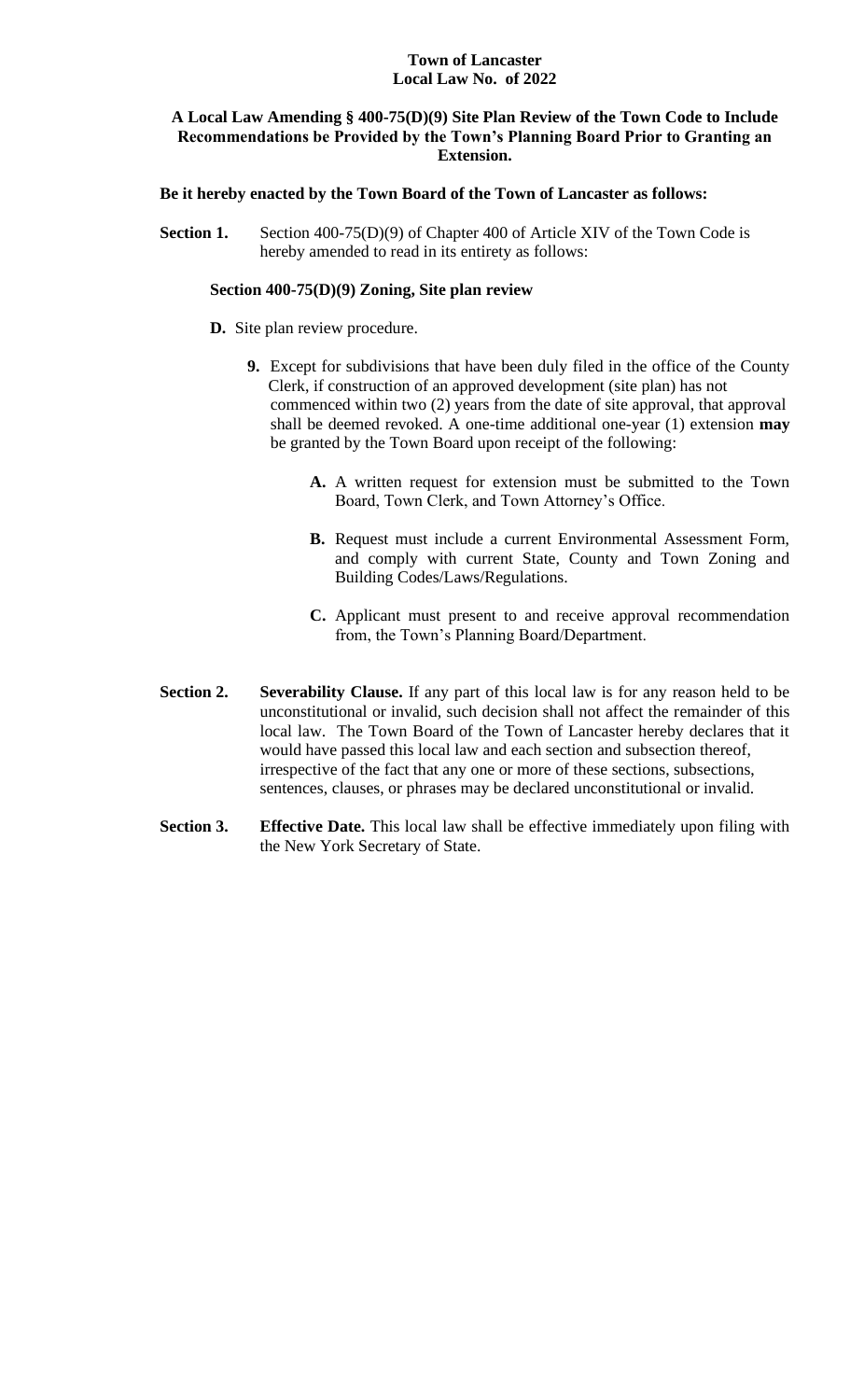**WHEREAS**, by letter dated May 6, 2022 the Town of Lancaster's Code Enforcement Officer, Matt Fischione, has advised the Town Board that his department is in possession of mainframe computers with hard drives, monitors, keyboards and associated accessories (Serial Numbers: 46MDQW1, B2WTDP1, F007NS1, B2XQDP, and 46LGQW1) that are currently outdated, unusable or broken beyond repair and has requested that these items be deemed surplus equipment and be donated for recycling to Sunnking Electronics Recycling Services, and

**WHEREAS**, Deputy Highway Superintendent, Michelle Barbaro, has secured for the Town's municipal departments and facilities, a free electronics drop off bin with free pick up by Sunnking Electronics Recycling Services, and

**WHEREAS**, the Town Board has given due consideration to the request of the Town Supervisor and deems it in the public interest to declare the aforementioned items to be surplus equipment and permit donation of said items for recycling.

### **NOW, THEREFORE,**

**BE IT RESOLVED**, that the Town Board of the Town of Lancaster hereby declares the aforementioned electronic equipment to be surplus equipment and authorizes Code Enforcement Officer, Matt Fischione, to donate said equipment to Sunnking Electronic Recycling Service, 4 Owens Rd, Brockport NY 14420, to be recycled at no cost to the Town per the arrangement made with the Town of Lancaster's Deputy Highway Superintendent.

The question of the adoption of the foregoing resolution was duly put to a vote on roll call, which resulted as follows:

| COUNCIL MEMBER BURKARD    | <b>VOTED</b> |
|---------------------------|--------------|
| COUNCIL MEMBER DICKMAN    | <b>VOTED</b> |
| COUNCIL MEMBER LEARY      | <b>VOTED</b> |
| COUNCIL MEMBER MAZUR      | <b>VOTED</b> |
| <b>SUPERVISOR RUFFINO</b> | <b>VOTED</b> |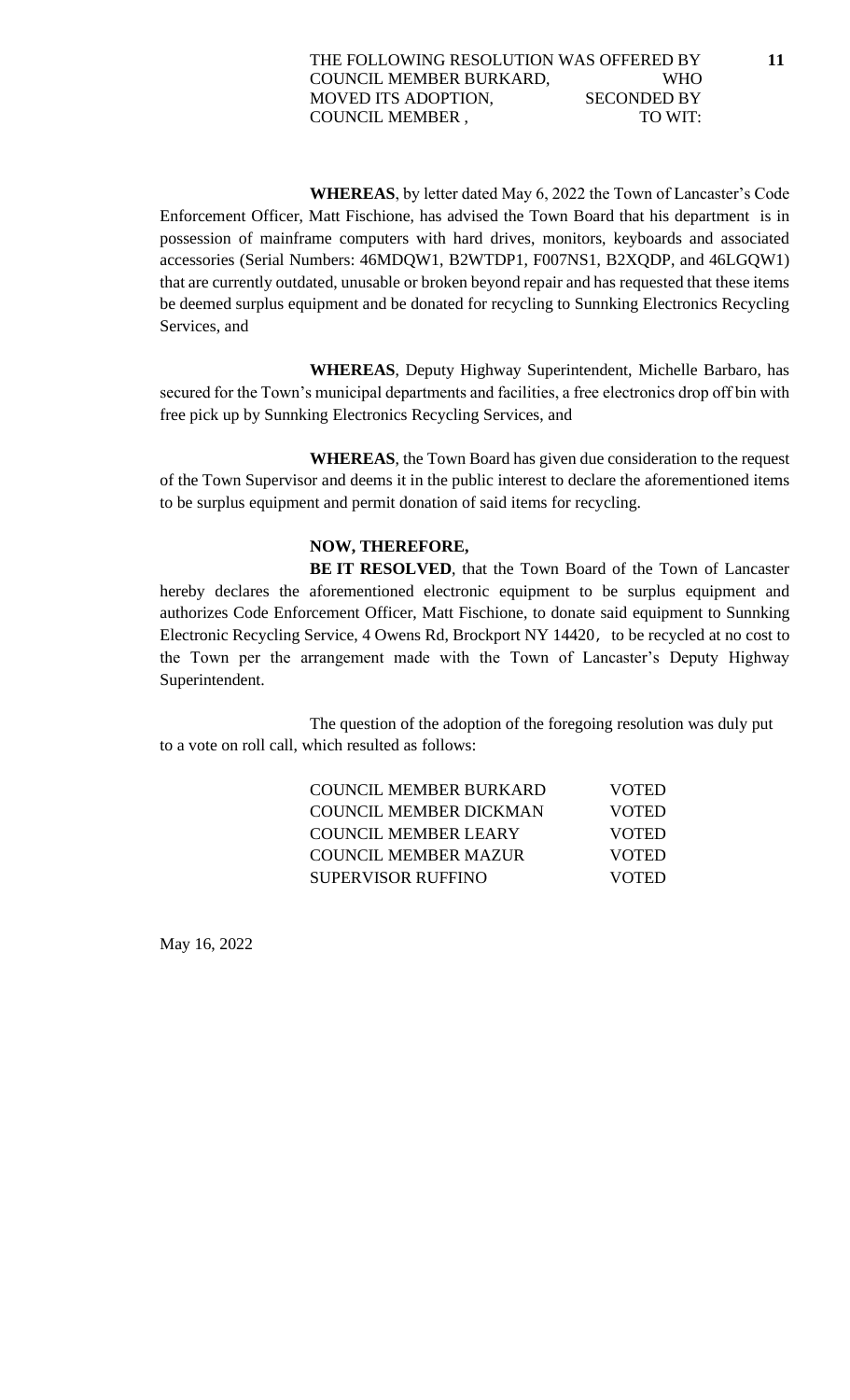#### THE FOLLOWING RESOLUTION WAS OFFERED **12** BY COUNCIL MEMBER MAZUR, WHO MOVED ITS ADOPTION, SECONDED BY COUNCIL MEMBER, TO WIT:

**WHEREAS**, the Town Board of the Town of Lancaster has heretofore held a public hearing pursuant Chapter 400-Zoning, Article XIV Administration and Enforcement, §400-78 Special use permits, of the Code of the Town of Lancaster, upon the application of **Richard J. Koch**, for a Special Use Permit for a Home Occupation (C.P.A. Office) on premises located at 60 Michael's Walk (SBL No. 116.14-4-32), Lancaster, New York, and the Board issued such Special Use Permit on June 16, 2008, this Special Use Permit is subject to renewal upon application by the property owner, and

**WHEREAS**, per its terms and conditions, this Special Use Permit is currently up for renewal, and

**WHEREAS,** by letter received April 21, 2022**, Richard J. Koch**, has requested that the Town Board renew the Special Use Permit for an additional two (2) year term, and

**WHEREAS**, Matt Fischione, Code Enforcement Officer has recommended approval of this Special Use Permit Renewal per his letter dated April 25, 2022.

### **NOW, THEREFORE, BE IT RESOLVED, as follows**:

**1**. That pursuant to Chapter 400-Zoning, Article IV. Residential Districts, §400-16(F) Home Occupations, of the Code of the Town of Lancaster, the Town Board of the Town of Lancaster does hereby grant the Special Use Permit renewal to **Richard J. Koch**, for a Home Occupation (C.P.A. Office) on premises located at 60 Michael's Walk (SBL No. 116.14-4-32), upon the terms and conditions as set forth in the Zoning Ordinance for the period beginning June 16, 2022 and ending June 15, 2024, and

**2**. That the applicant will continue in compliance with conditions as set forth in forth §400-16(F) Home Occupations and §400-78 Special use permits of the Code of the Town of Lancaster and to any additional conditions listed herein, as long as the applicant continues to engage in this home occupation on the premises, namely:

- **A.** This Special Use Permit terminates when the applicant no longer resides on the premises.
- **B.** Permit must be renewed every two (2) years at no additional cost to applicant. Permit renewal is considered upon the property owner submitting a written request to the Town Clerk, **on or before June 15, 2024**.
- **C.** Applicant will obtain and provide a copy of the business' New York State Tax/Federal Employer Identification Number and, where required, a copy of a valid State License issued by the appropriate regulatory agency for the service being provided.
- **D.** Applicant will authorize representatives from the Building Inspector's Office to enter the premises upon reasonable notice to inspect the premises to verify compliance with this permit.

The question of the adoption of the foregoing resolution was duly put to a vote on roll call, which resulted as follows:

| COUNCIL MEMBER BURKARD      | <b>VOTED</b> |
|-----------------------------|--------------|
| COUNCIL MEMBER DICKMAN      | <b>VOTED</b> |
| COUNCIL MEMBER LEARY        | <b>VOTED</b> |
| <b>COUNCIL MEMBER MAZUR</b> | <b>VOTED</b> |
| SUPERVISOR RUFFINO          | <b>VOTED</b> |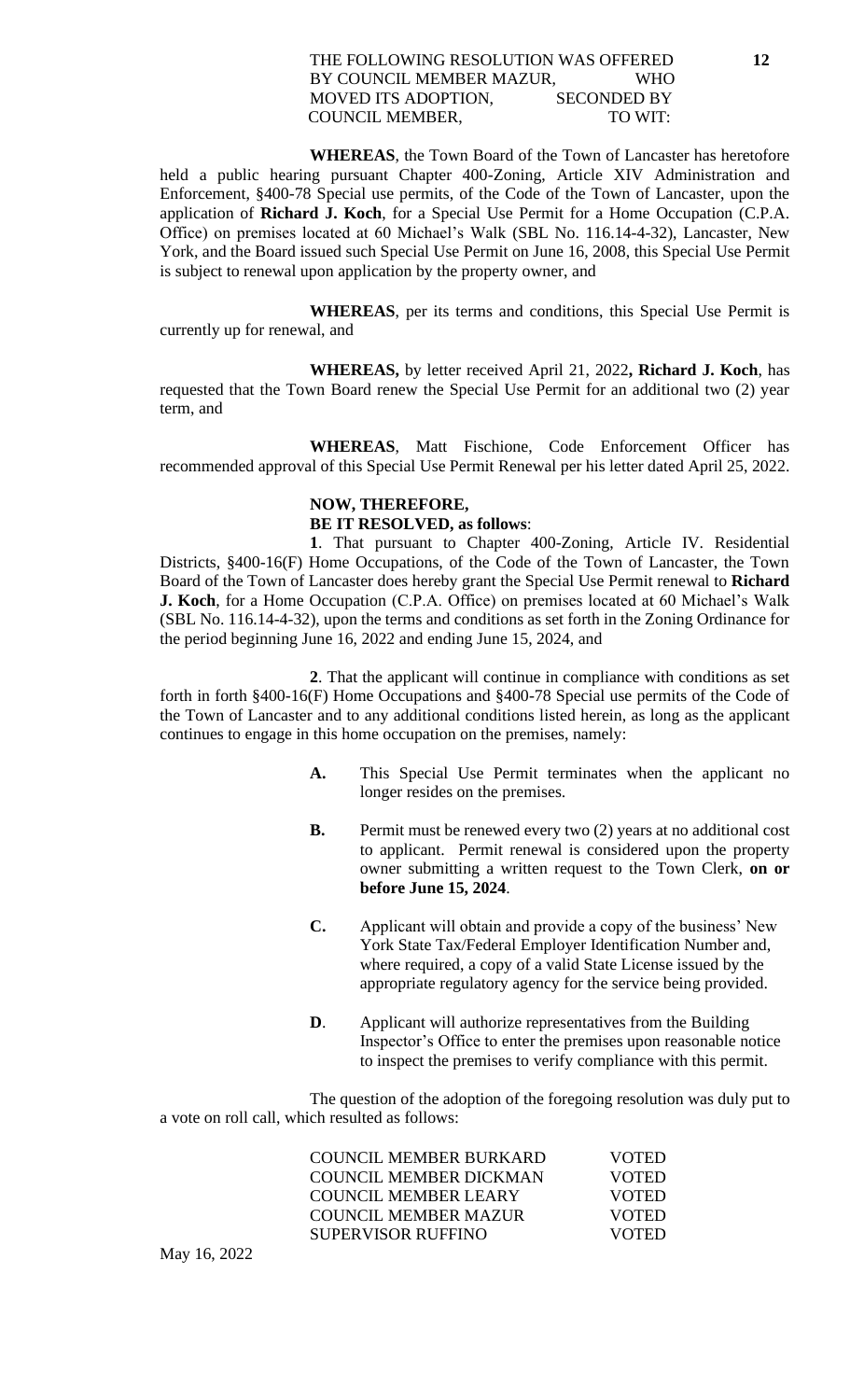**WHEREAS,** Matthew Fischione, Code Enforcement Officer, of the Town of Lancaster, by letter dated April 21, 2022, has requested the creation of one (1) additional position of Building and Zoning Clerk, in the Building and Zoning Department.

### **NOW, THEREFORE,**

**BE IT RESOLVED**, that the Supervisor of the Town of Lancaster be and is hereby authorized to complete and submit Form PO-17 (New Position Duties Statement) for authorization by the County of Erie Department of Personnel to create one (1) additional position of Building and Zoning Clerk, in the Building and Zoning Department, and

# **BE IT FURTHER,**

**RESOLVED,** that the Supervisor of the Town of Lancaster shall be authorized to take all necessary actions to implement the foregoing.

The question of the adoption of the foregoing resolution was duly put to a vote on roll call which resulted as follows:

| COUNCIL MEMBER BURKARD        | <b>VOTED</b> |
|-------------------------------|--------------|
| <b>COUNCIL MEMBER DICKMAN</b> | <b>VOTED</b> |
| <b>COUNCIL MEMBER LEARY</b>   | <b>VOTED</b> |
| <b>COUNCIL MEMBER MAZUR</b>   | <b>VOTED</b> |
| <b>SUPERVISOR RUFFINO</b>     | <b>VOTED</b> |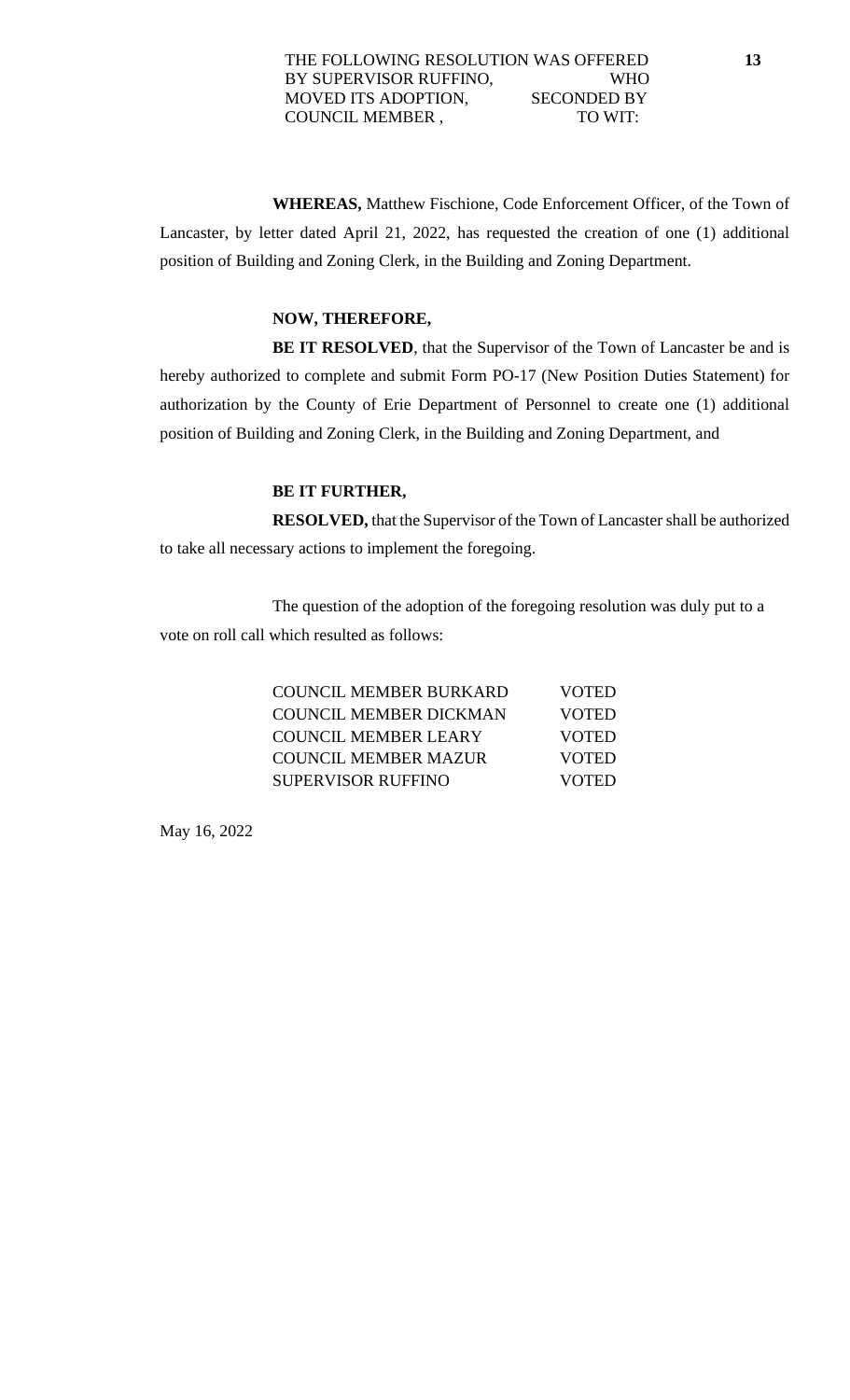**WHEREAS**, Michelle Barbaro, Deputy Highway Superintendent of the Town of Lancaster, has requested that the CO Detection System within the Town of Lancaster Police Department's Gun Range located at 525 Pavement Road be replaced, and

**WHEREAS**, the Park Crew Chief has solicited two (2) quotes for a new CO Detection System in accordance with the Town of Lancaster's Procurement Policy, and

**WHEREAS**, by letter dated May 10, 2022, the Deputy Highway Superintendent has recommended that the Town of Lancaster accept the proposal from Mollenberg-Betz dated April 29, 2022 (#RS20222-007 Rev2), in the amount of \$6,940.00.

### **NOW, THEREFORE,**

**BE IT RESOLVED**, that the Town Board of the Town of Lancaster hereby authorizes the Supervisor, to accept the quote dated April 29, 2022, from Mollenberg-Betz, 300 Scott Street, Buffalo, New York, 14204 to provide and install a new CO Detection System within the Town of Lancaster Police Department's Gun Range located at 525 Pavement Road, for an amount not to exceed \$6,940.00 per their quote dated April 29, 2022 (#RS20222-007 Rev2) and which will be paid for with funds available from the Town's 2022 Other Public Safety Income, account 05-1589.

The question of the adoption of the foregoing resolution was duly put to a vote on roll call which resulted as follows:

| COUNCIL MEMBER BURKARD    | <b>VOTED</b> |
|---------------------------|--------------|
| COUNCIL MEMBER DICKMAN    | <b>VOTED</b> |
| COUNCIL MEMBER LEARY      | <b>VOTED</b> |
| COUNCIL MEMBER MAZUR      | <b>VOTED</b> |
| <b>SUPERVISOR RUFFINO</b> | <b>VOTED</b> |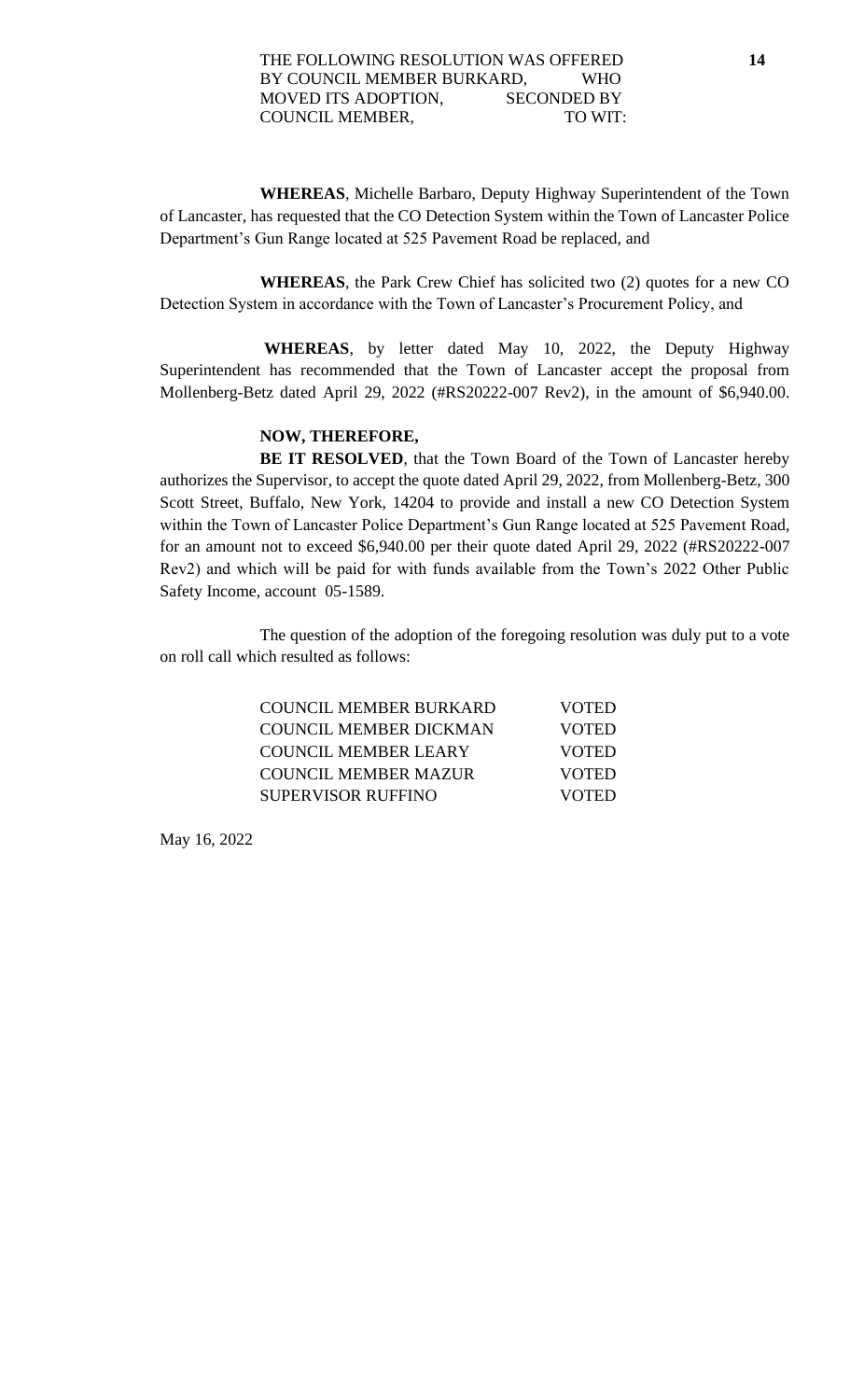**WHEREAS**, the Town Board is considering the approval of a proposed Motel and Mixed Use Facility with commercial space on first floor submitted by Lucas James, to be located at the corner of Broadway Street and Bowen Road (SBL No. 116.31-1-3) in the Town of Lancaster, and

**WHEREAS**, the Town of Lancaster Planning Board has reviewed the environmental impact of this project pursuant to SEQR regulations at their meeting on A p r i l 20, 2022, and recommended that a Negative Declaration be issued, and

**WHEREAS**, the Town Board has duly considered the plans for the construction project using the short Environmental Assessment Form, the criteria for determining significance set forth in 6 N.Y.C.R.R. § 617.7(c) of the State Environmental Quality Review Act ("SEQRA") regulations, and such other information deemed appropriate, including the recommendation of the Town of Lancaster Planning Board; and

**WHEREAS**, the Town Board has identified the relevant areas of environmental concern, has taken a hard look at these areas, and has made a reasoned elaboration of the basis for its determination; and

**WHEREAS**, the proposed action has been labeled an "Unlisted" action under SEQRA.

#### **NOW, THEREFORE,**

**BE IT RESOLVED,** by the Town Board of the Town of Lancaster that:

 1. This project is described as a Motel and Mixed Use Facility with commercial space on first floor, to be located at the corner of Broadway Street and Bowen Road (SBL No. 116.31-1-3), will not result in any large and important impacts and, therefore, it is an action which will not have a significant adverse impact on the environment, and therefore the Board issues the attached negative declaration of environmental significance for the reasons stated therein..

**2**. The Town Clerk shall file a copy of the Negative Declaration in the file for the Project.

**3**. The Town Attorney's Office shall prepare and file a Notice of Determination of Non-Significance with the petitioner and with all required New York State and Erie County agencies, filing a copy of the letter of transmittal.

**4**. This resolution is effective immediately.

The question of the adoption of the foregoing resolution was duly put to a vote on roll call, which resulted as follows:

| COUNCIL MEMBER BURKHART       | <b>VOTED</b> |
|-------------------------------|--------------|
| <b>COUNCIL MEMBER DICKMAN</b> | <b>VOTED</b> |
| COUNCIL MEMBER LEARY          | <b>VOTED</b> |
| COUNCIL MEMBER MAZUR          | <b>VOTED</b> |
| SUPERVISOR RUFFINO            | <b>VOTED</b> |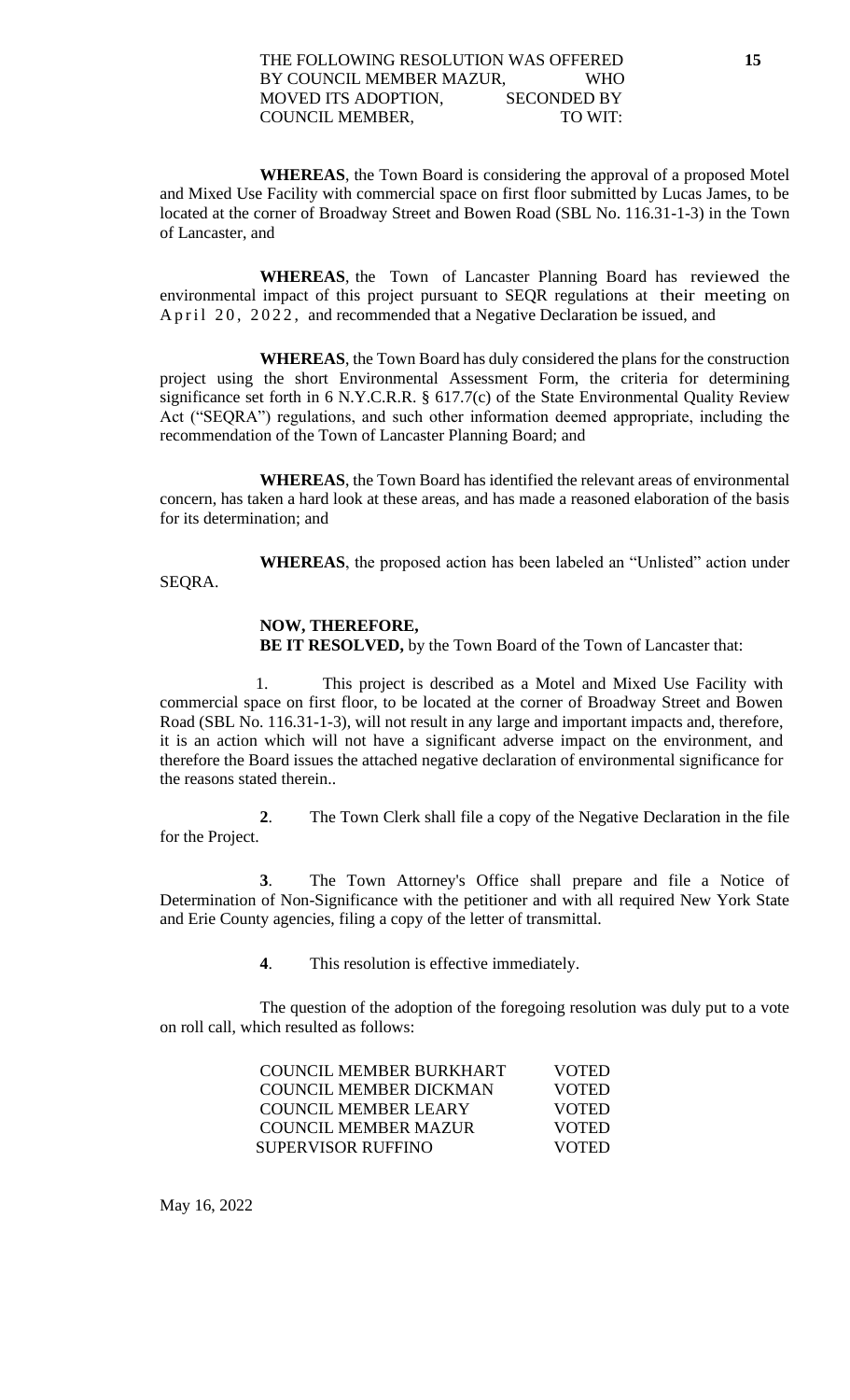#### **NEGATIVE DECLARATION Determination of Non-Significance**

#### Town of Lancaster Town Board Dated: May 16, 2022

This notice is issued pursuant to Part 617 of the implementing regulations pertaining to Article 8 (State Environmental Quality Review Act) of the Environmental Conservation Law.

The Town Board of the Town of Lancaster has reviewed the proposed Motel and Mixed-Use Facility with commercial space on first floor, to be located at the corner of Broadway Street and Bowen Road (SBL No. 116.31-1-3) submitted by Lucas James, and the Town Board has determined the project will not have a significant adverse environmental impact and that a Draft Environmental Impact Statement will not be prepared.

**Name of Action:** Broadway and Bowen Development # 2210

**Location of Action** Broadway Street and Bowen Road (SBL No. 116.31-1-3), Lancaster, New York 14086, Erie County.

#### **SEQR Status:** Unlisted

**Description of Action**: Motel and mixed-use facility, commercial space and coffee shop on first floor.

**Reasons Supporting this Determination:** Potential environmental impacts associated with the Project were identified in the Environmental Assessment Form. The Town analyzed the project under the criteria for determining significance identified in 6 NYCRR § 617.7(c)(1) and in accordance with 6 NYCRR  $\S$  617.7(c)(2) and (3). As indicated below based on each criterion specified in 6 NYCRR  $\S$  617.7(c)(1), the Project will not have a significant adverse impact on the environment.

- **1.** Will the proposed action create a material conflict with an adopted land use plan or zoning regulations? **Small impact, Variances are required.**
- **2.** Will the proposed action result in a change in the use or intensity of use of land? **No impact**.
- **3.** Will the proposed action impair the character or quality of the existing community? **Small impact. Neighbors have raised concerns about noise, property maintenance, hours of operation, and traffic.**
- **4.** Will the proposed action have an impact on the environmental characteristics that caused the establishment of a Critical Environmental Area (CEA)? **The Town of Lancaster has not established a Critical Environmental Area (CEA).**
- **5.** Will the proposed action result in an adverse change in the existing level of traffic or affect existing infrastructure for mass transit, biking or walkway? **Small impact**. **Pedestrian safety concerns due to increased traffic.**
- **6.** Will the proposed action cause an increase in the use of energy and it fails to incorporate reasonably available energy conservation or renewable energy opportunities? **No impact**.
- 7. Will the proposed action impact existing:
	- **a.** public/private water supplies? **Small impact**
	- **b.** public/private wastewater treatment utilities? **Small impact (per NYS DEC's letter dated March 22, 2022).**
- **8.** Will the proposed action impair the character or quality of important historic, archaeological, architectural or aesthetic resources? **No impact.**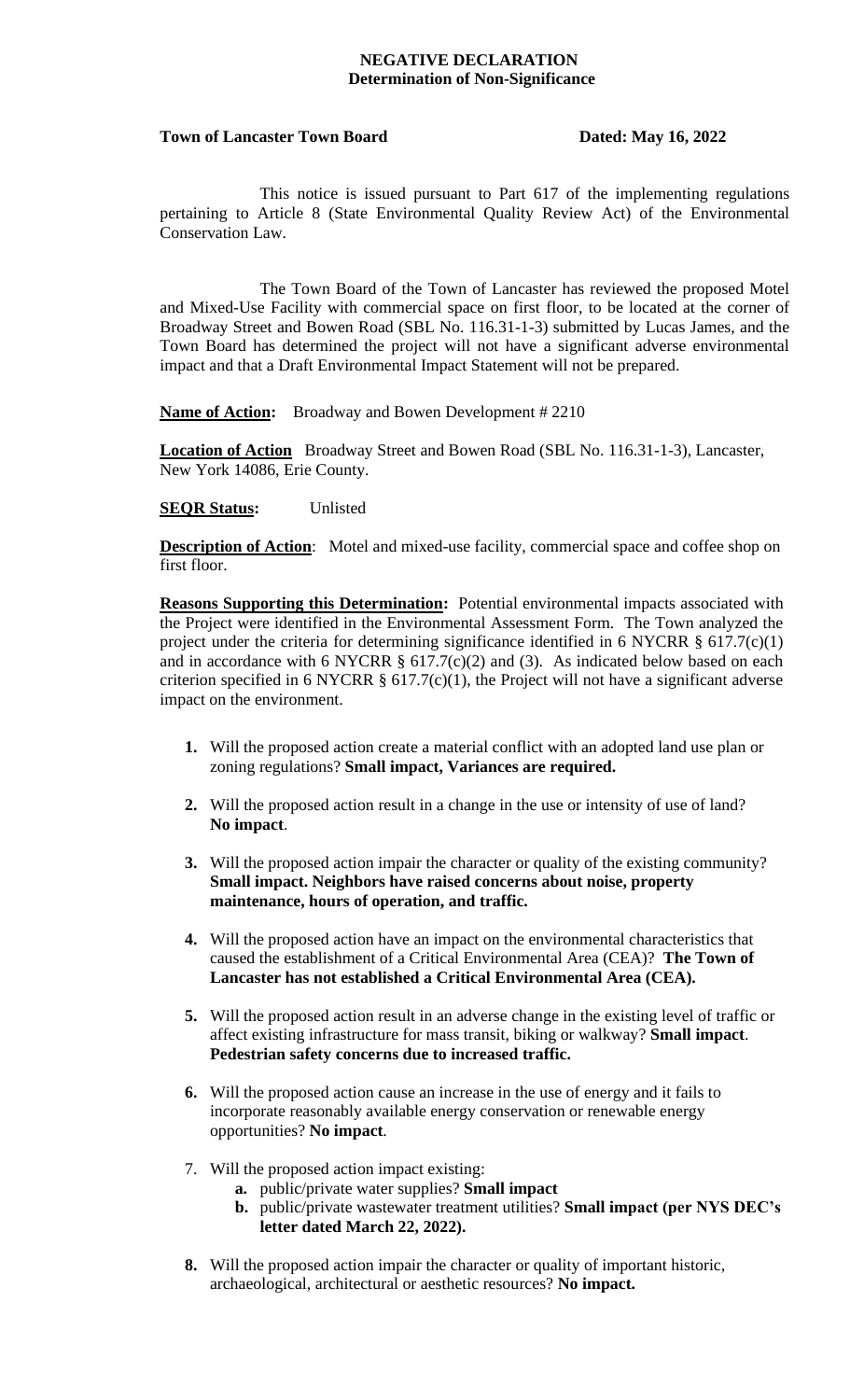- **9.** Will the proposed action result in an adverse change to natural resources (e.g., wetlands, waterbodies, groundwater, air quality, flora or fauna)? **No impact**.
- **10.** Will the proposed action result in an increase in the potential for erosion, flooding or drainage problems? **Small impact**. **Per the NYSDEC letter dated January 3, 2021, proposed action may result in development within a 100- year floodplain.**
- **11.** Will the proposed action create a hazard to environmental resources or human health? **No impact.**

#### **For Further Information:**

| <b>Contact Person:</b> | Thomas E. Fowler, Jr., Town Attorney                                |
|------------------------|---------------------------------------------------------------------|
| Address:               | Town of Lancaster<br>21 Central Avenue<br>Lancaster, New York 14086 |
| Telephone Number:      | $(716)$ 684-3342                                                    |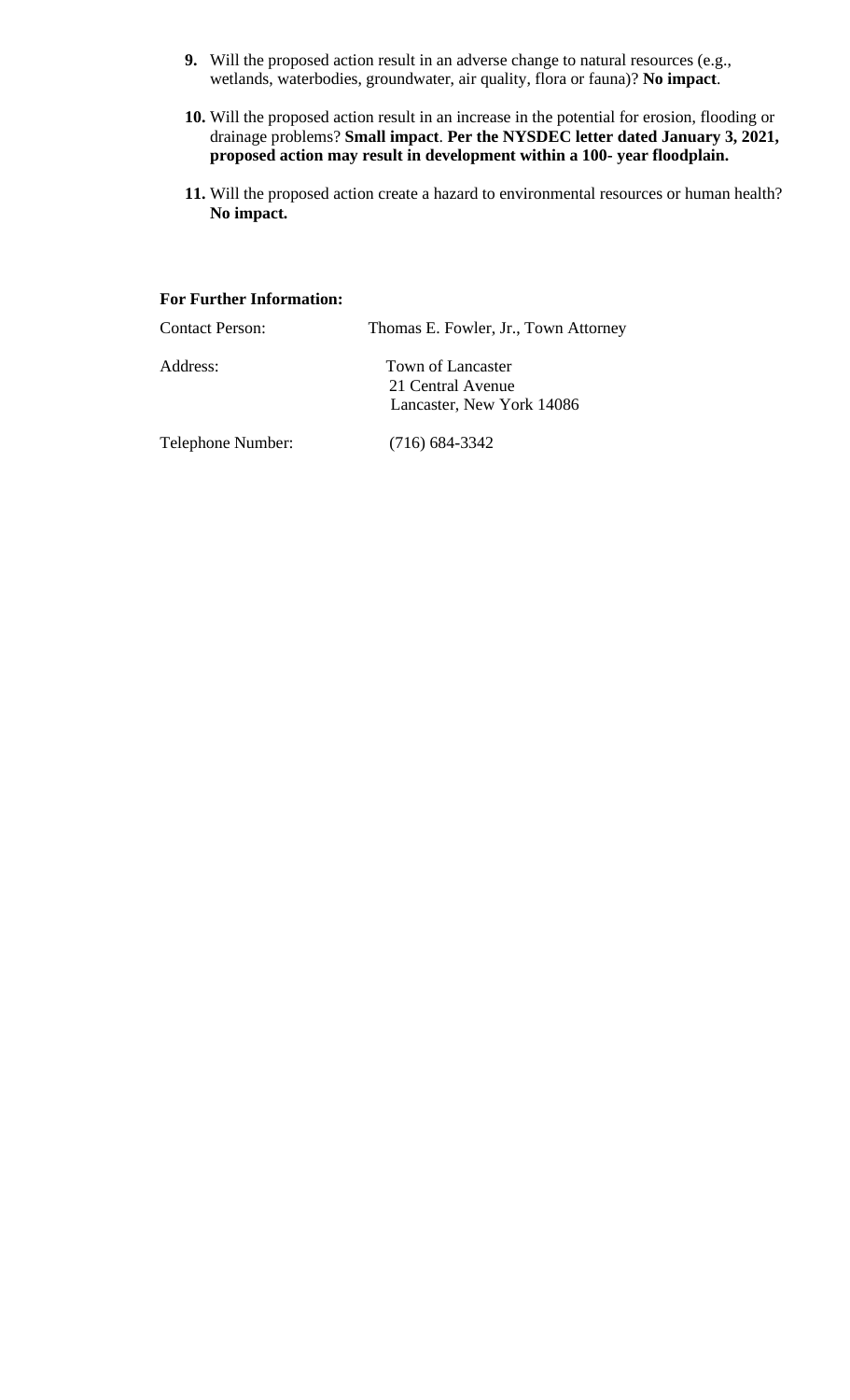#### THE FOLLOWING RESOLUTION WAS OFFERED **16** BY SUPERVISOR RUFFINO, WHO MOVED ITS ADOPTION, SECONDED BY COUNCIL MEMBER, TO WIT:

**WHEREAS,** Michelle Barbaro**,** Deputy Highway Superintendent of the Parks, Recreation and Forestry Department of the Town of Lancaster, by letter dated May 11, 2022 has recommended the appointment of the following individual(s) to the following parttime temporary seasonal position(s).

#### **NOW, THEREFORE,**

**BE IT RESOLVED**, that the following individual(s) are hereby appointed to the following part-time temporary seasonal position(s) in the Parks, Recreation and Forestry Department, for a period not to exceed five (5) months, and that these being part-time position(s), provide no health insurance, sick days, vacations, or other fringe benefits not specifically mandated for part-time temporary employees:

**PAY RATE EFFECTIVE**

| <b>NAME</b>                              | <b>POSITION</b>              | TAI NAIL<br><b>PER HOUR</b> | LIFLUIIVL<br><b>DATE</b> |
|------------------------------------------|------------------------------|-----------------------------|--------------------------|
| Kyle Backert<br>Lancaster, NY            | Laborer                      | \$16.00                     | May 17, 2022             |
| William Chilelli<br>Lancaster, NY        | Laborer                      | \$14.50                     | May 9, 2022              |
| John Cook<br>Lancaster, NY               | Laborer                      | \$16.00                     | May 17, 2022             |
| <b>Christopher King</b><br>Lancaster, NY | Laborer                      | \$16.00                     | May 12, 2022             |
| Cole Laskowski<br>Lancaster, NY          | Laborer                      | \$16.00                     | May 17, 2022             |
| <b>Conor Mahony</b><br>Lancaster, NY     | Laborer                      | \$16.00                     | May 17, 2022             |
| <b>Ryan Mansell</b><br>Lancaster, NY     | Laborer                      | \$14.50                     | May 17, 2022             |
| Nathan Massaro<br>Lancaster, NY          | Laborer                      | \$14.50                     | May 17, 2022             |
| <b>Richard Frey</b><br>Lancaster, NY     | <b>Recreation Supervisor</b> | \$20.00                     | May 17, 2022             |

#### **BE IT FURTHER,**

**RESOLVED,** that the Supervisor of the Town of Lancaster shall be authorized to take all necessary action to implement the foregoing.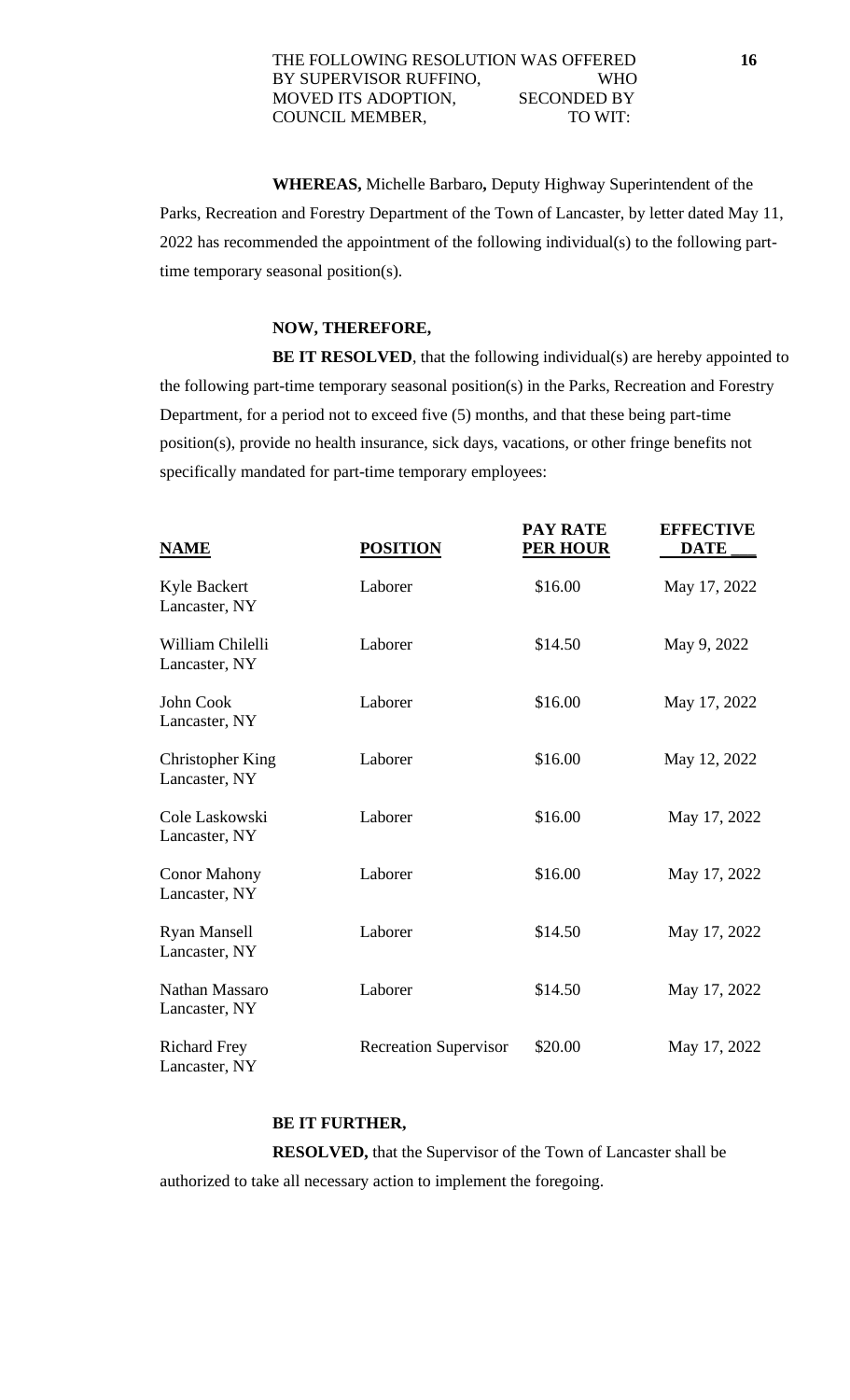The question of the adoption of the foregoing resolution was duly put to a vote on roll call which resulted as follows:

| COUNCIL MEMBER BURKARD        | <b>VOTED</b> |
|-------------------------------|--------------|
| <b>COUNCIL MEMBER DICKMAN</b> | <b>VOTED</b> |
| COUNCIL MEMBER LEARY          | <b>VOTED</b> |
| <b>COUNCIL MEMBER MAZUR</b>   | <b>VOTED</b> |
| <b>SUPERVISOR RUFFINO</b>     | VOTED        |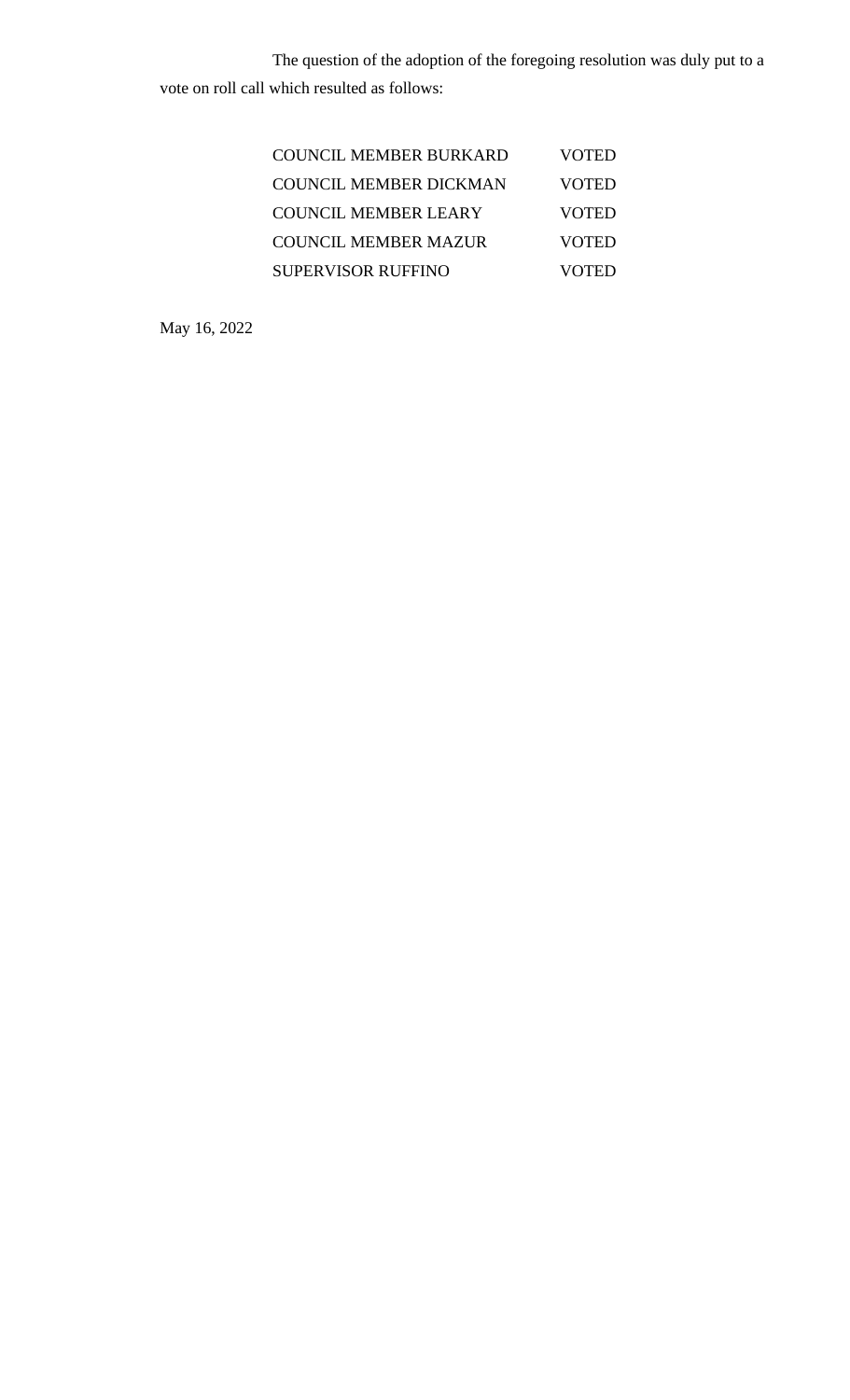#### THE FOLLOWING RESOLUTION WAS OFFERED **17** BY SUPERVISOR RUFFINO, WHO MOVED ITS ADOPTION, SECONDED BY COUNCIL MEMBER, TO WIT:

**WHEREAS,** John Trojanowsky, Executive Director of the Youth Bureau of the Town of Lancaster, by letter dated May 11, 2022 has recommended the appointment of the following individual to the following part-time permanent position in the Town of Lancaster Youth Bureau.

### **NOW, THEREFORE,**

**BE IT RESOLVED**, that the following individual is hereby appointed to the following part-time permanent position in the Town of Lancaster Youth Bureau, working not more than nineteen and three-quarter hours per week, and that this being a part-time position, provides no health insurance, sick days, vacations, or other fringe benefits not specifically mandated for part-time employees:

| <b>NAME</b>      | <b>ADDRESS</b> | <b>POSITION</b> | <b>HOURLY</b><br><b>RATE</b> | <b>EFFECTIVE</b><br>DATE |
|------------------|----------------|-----------------|------------------------------|--------------------------|
| John Kaczorowski | Buffalo, NY    | Tutor           | \$17.50                      | May 18, 2022             |

### **BE IT FURTHER,**

**RESOLVED,** that the Supervisor of the Town of Lancaster shall be authorized to take all necessary action to implement the foregoing.

The question of the adoption of the foregoing resolution was duly put to a vote on roll call which resulted as follows:

| COUNCIL MEMBER BURKARD        | <b>VOTED</b> |
|-------------------------------|--------------|
| <b>COUNCIL MEMBER DICKMAN</b> | <b>VOTED</b> |
| <b>COUNCIL MEMBER LEARY</b>   | <b>VOTED</b> |
| <b>COUNCIL MEMBER MAZUR</b>   | <b>VOTED</b> |
| <b>SUPERVISOR RUFFINO</b>     | <b>VOTED</b> |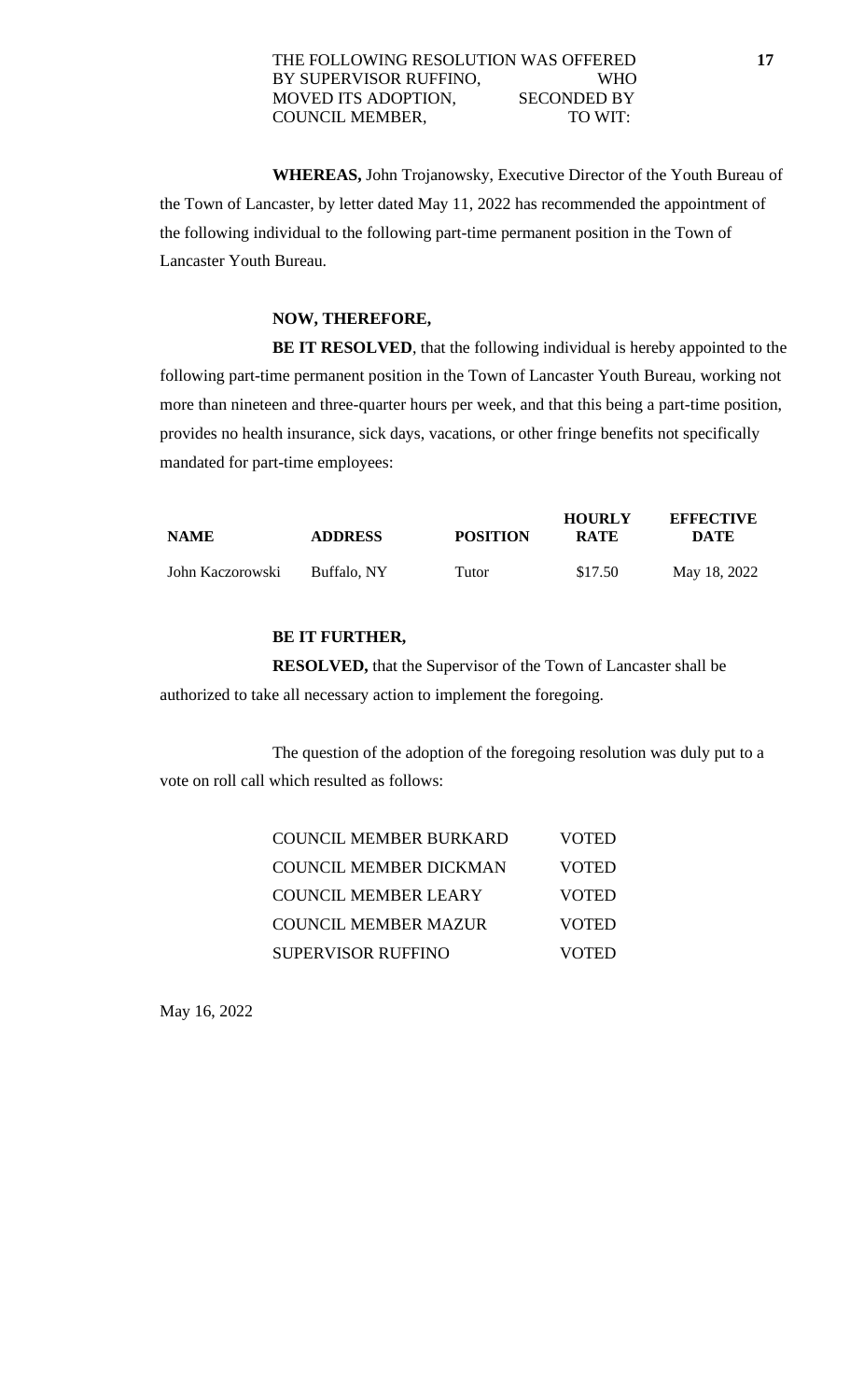**WHEREAS**, the Town Board is considering the Rezone application submitted by Jeffery Palumbo of Barclay Damon, LLP on behalf of WKP2, LLC, Oakridge MFR Holdings, LLC, and RDNW LLC, LLC for the +/- 4.9 acre property located at 338 Harris Hill Road (SBL No. 82.04-1-1.11) from Light Commercial (LC) to Multifamily Residential Mixeduse District (MFMU), to correct current zoning misclassification which will bring the property into conformity with zoning code within the Town of Lancaster, and

**WHEREAS**, the Town of Lancaster Planning Board has reviewed the environmental impact of this rezone project pursuant to SEQR regulations at their meeting on April 6, 2022 and recommended that a Negative Declaration be issued, and

**WHEREAS**, the Town Board has duly considered the plans for the rezone project, using the Long Environmental Assessment Form, the criteria for determining significance set forth in 6 N.Y.C.R.R. § 617.7(c) of the State Environmental Quality Review Act ("SEQRA") regulations, and such other information deemed appropriate, including the recommendation of the Town of Lancaster Planning Board; and

**WHEREAS**, the Town Board has identified the relevant areas of environmental concern, has taken a hard look at these areas, and has made a reasoned elaboration of the basis for its determination; and

**WHEREAS**, the proposed action has been labeled a "Type I" action under 6NYCRR Part 617.4(6)(v) of SEQR.

### **NOW, THEREFORE, BE IT RESOLVED,** by the Town Board of the Town of Lancaster that:

 1. Based upon the Town Board's thorough and careful review of the proposed rezone of the +/- 4.9 acre property located at 338 Harris Hill Road (SBL No. 82.04- 1-1.11) from Light Commercial (LC) to Multifamily Residential Mixed-use District (MFMU), will not result in any significant environmental impacts and hereby issues a negative declaration pursuant to SEQRA for the reasons stated therein.

**2**. The Town Clerk shall file a copy of the Negative Declaration in the file for the Project.

**3**. The Town Attorney's Office shall prepare and file a Notice of Determination of Non-Significance with the petitioner and with all required New York State and Erie County agencies, filing a copy of the letter of transmittal.

**4**. This resolution is effective immediately.

The question of the adoption of the foregoing resolution was duly put to a vote on roll call, which resulted as follows:

| <b>COUNCIL MEMBER BURKARD</b> | VOTED        |
|-------------------------------|--------------|
| COUNCIL MEMBER DICMAN         | <b>VOTED</b> |
| COUNCIL MEMBER LEARY          | <b>VOTED</b> |
| <b>COUNCIL MEMBER MAZUR</b>   | <b>VOTED</b> |
| SUPERVISOR RUFFINO            | VOTED        |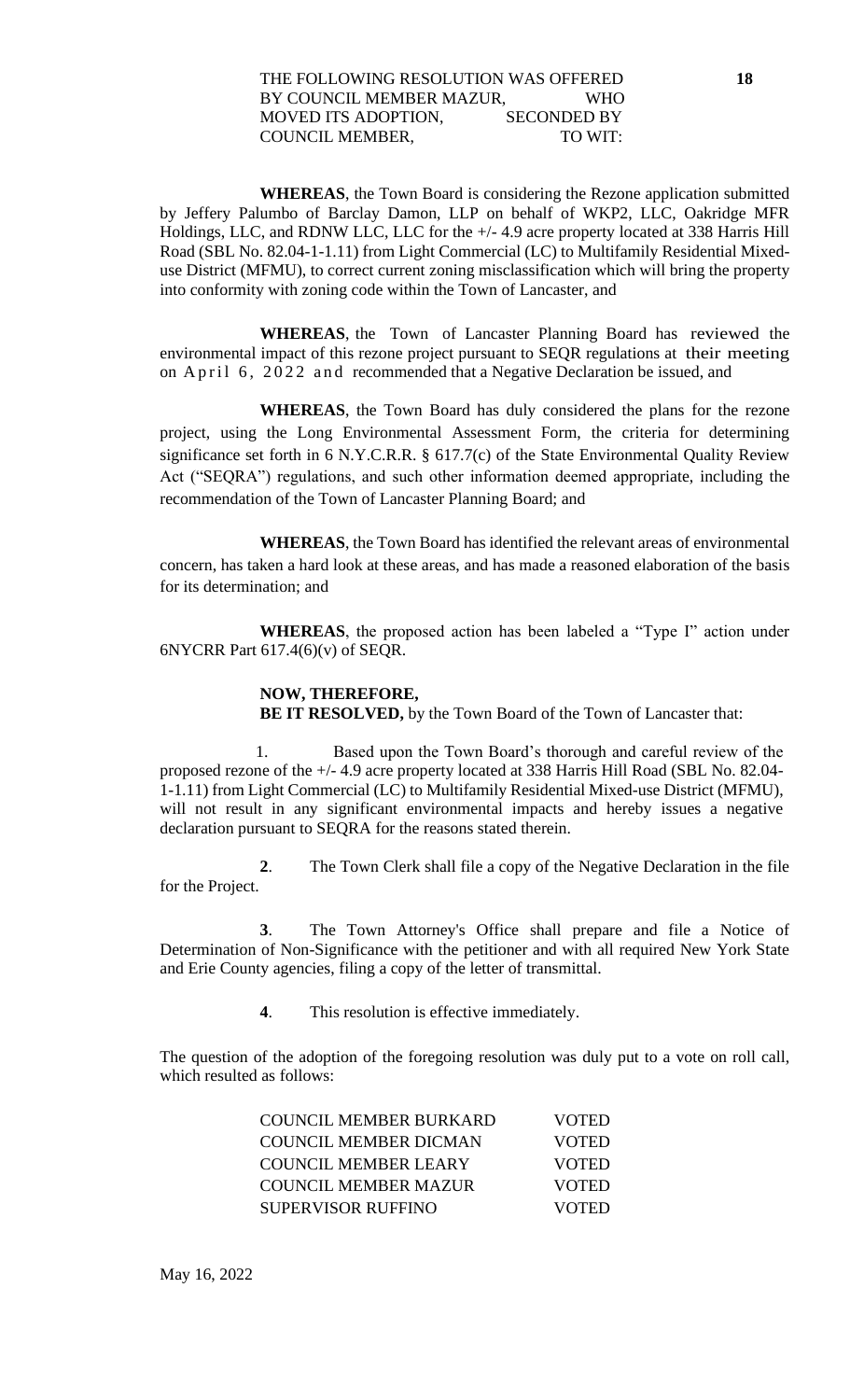#### **NEGATIVE DECLARATION Determination of Non-Significance**

#### Town of Lancaster Town Board **Dated: May 16, 2022**

This notice is issued pursuant to Part 617 of the implementing regulations pertaining to Article 8 (State Environmental Quality Review Act) of the Environmental Conservation Law.

The Town of Lancaster Town Board (the "Town Board") has reviewed the proposed rezone of the +/- 4.9 acre property located at 338 Harris Hill Road (SBL No. 82.04- 1-1.11) from Light Commercial (LC) to Multifamily Residential Mixed-use District (MFMU),submitted by Jeffery Palumbo of Barclay Damon, LLP on behalf of WKP2, LLC, Oakridge MFR Holdings, LLC, and RDNW LLC, and has determined the Project will not have a significant adverse environmental impact and that a Draft Environmental Impact Statement will not be prepared.

**Name of Action:** 338 Harris Hill Rezoning

**Location of Action**: 338 Harris Hill Road (SBL No. 82.04-1-1.11) Lancaster, New York 14086, Erie County.

**SEQR Status:** Type I Action.

**Description of Action:** Applicant seeks to rezone the property from Light Commercial to Multifamily Mixed-use. Rezoning corrects mistaken zoning classification, bringing property into conformity with zoning code.

**Reasons Supporting this Determination:** Potential environmental impacts associated with the Project were identified in the Environmental Assessment Form. The Town analyzed the project under the criteria for determining significance identified in 6 NYCRR § 617.7(c)(1) and in accordance with 6 NYCRR  $\S$  617.7(c)(2) and (3). As indicated below based on each criterion specified in 6 NYCRR  $\S$  617.7(c)(1), the Project will not have a significant adverse impact on the environment.

- **1.** Impact on land **No impact.**
- **2.** Impact on Geological Features **– No impact.**
- **3.** Impacts on Surface Water **– No impact.**
- **4.** Impact on Groundwater **– Impact.**
	- **Should proposed 47 residential units be created, a downstream capacity analysis will be required per DSM response dated November 16, 2021.**
- **5.** Impact on Flooding **– No impact.**
- **6.** Impact on Air **– No impact.**
- **7.** Impact on Plants and Animals **– No impact.**
- **8.** Impact on Agricultural Resources **– No impact.**
- **9.** Impact on Aesthetic Resources **– No impact.**
- **10.** Impact on Historic and Archeological Resources **– No impact.**
- **11.** Impact on Open Space and Recreation **– No impact.**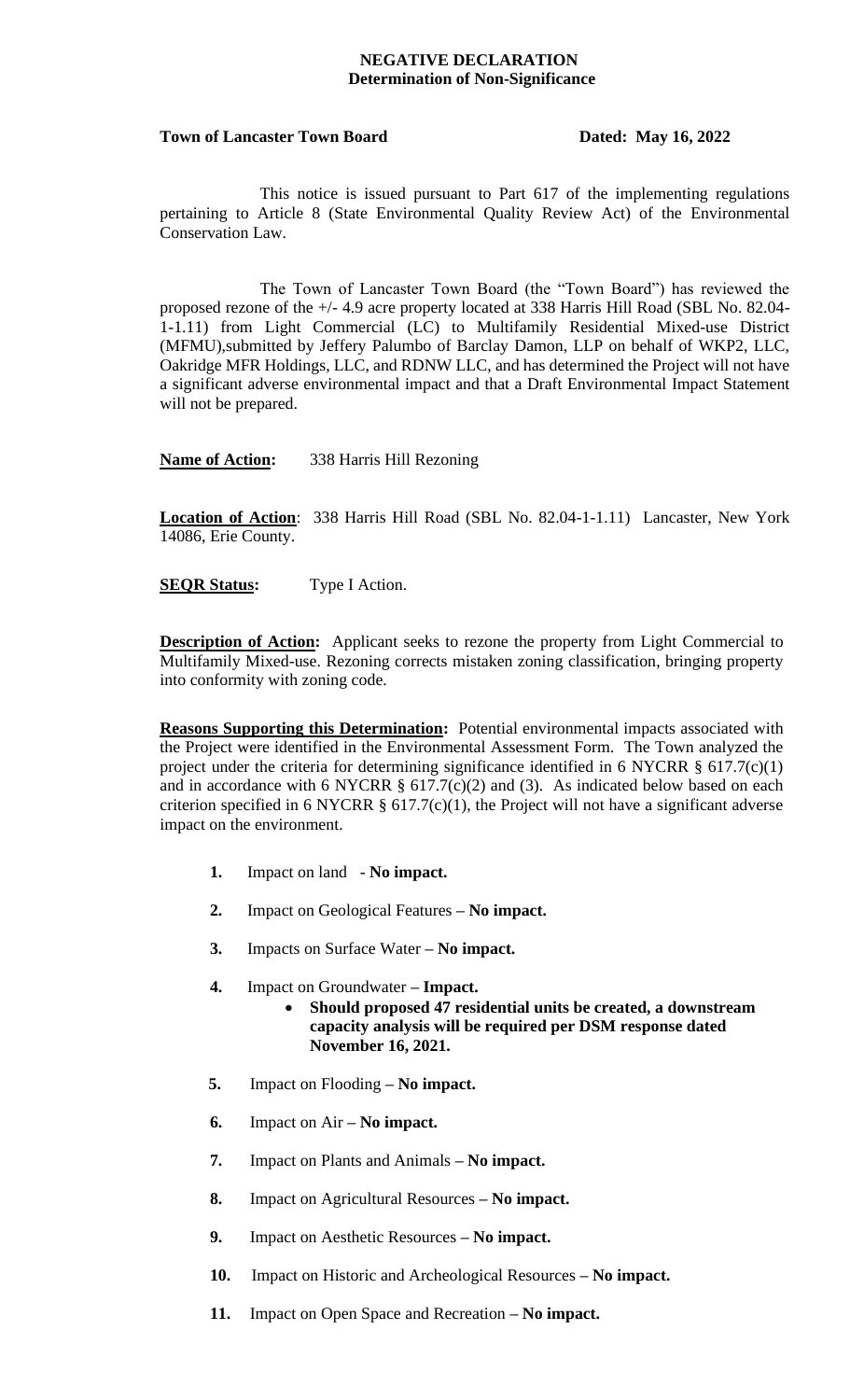- **12.** Impact on Critical Environmental Areas **– N/A**
	- **The Town of Lancaster has not established a Critical Environmental Area (CEA).**
- **13.** Impact on Transportation **– No impact.**
- **14.** Impact on Energy **– No impact.**
- **15.** Impact on Noise, Odor and Light **– No impact.**
- **16.** Impact on Human Health **– No impact.**
- **17.** Consistency with Community Plans **– Impact. d. NYS Heritage areas: West Erie Canal Corridor. g. potential 47 residential units to be created.**
- **18.** Consistency with Community Character **– No impact.**

#### **For Further Information:**

| <b>Contact Person:</b> | Thomas E. Fowler, Jr., Town Attorney |
|------------------------|--------------------------------------|
| Address:               | Town of Lancaster                    |
|                        | 21 Central Avenue                    |
|                        | Lancaster, New York 14086            |
| Telephone Number:      | $(716)$ 684-3342                     |